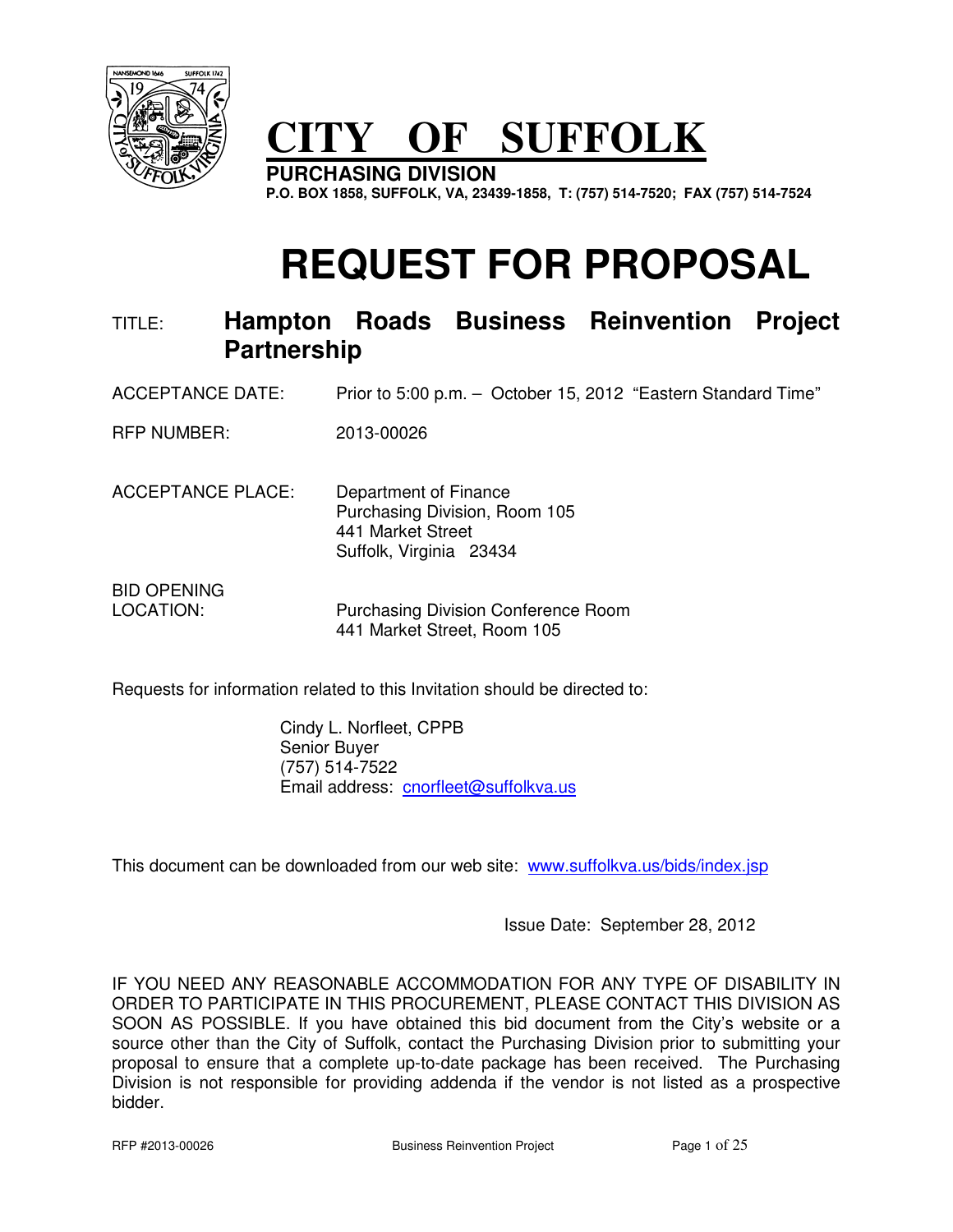# **REQUEST FOR PROPOSAL**

**Hampton Roads Business Reinvention Project Partnership**

# **SECTION/TITLE**

| 1.0 |                                                               |  |
|-----|---------------------------------------------------------------|--|
| 2.0 |                                                               |  |
| 3.0 |                                                               |  |
| 4.0 |                                                               |  |
| 5.0 |                                                               |  |
| 6.0 |                                                               |  |
| 7.0 |                                                               |  |
| 8.0 |                                                               |  |
|     |                                                               |  |
|     |                                                               |  |
|     |                                                               |  |
|     | Anticollusion/Nondiscrimination/Drug Free Workplace Clauses24 |  |
|     |                                                               |  |

Prepared by Cindy Norfleet, CPPB, Senior Buyer Date: September 28, 2012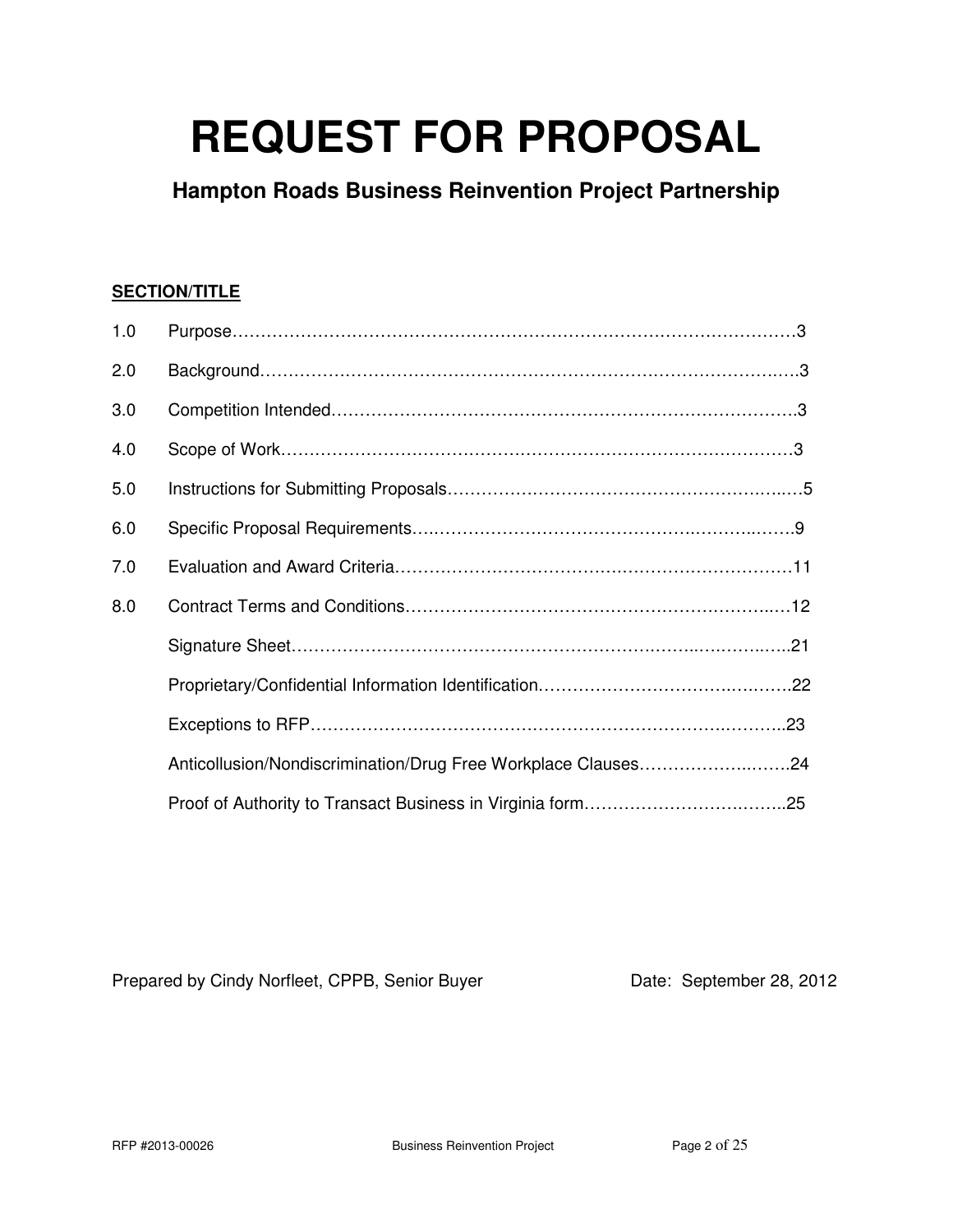#### **1.0 PURPOSE**

 The purpose of this Request for Proposal is to enter into an agreement and partnership with a Virginia company, college, university, or organization to provide consultation and training for, and in partnership with, the City of Suffolk Department of Economic Development to provide a business reinvention project based on the entrepreneurship research and application of principles developed by Dr. Saras D. Sarasvathy.

 The proposed project is based upon the research findings of Saras Sarasvathy, Ph.D., Associate Professor of Entrepreneurship, Darden School of Business, University of Virginia and her colleagues, and its purpose is to bring the ground breaking entrepreneurial research and application to the business and economic development community of Hampton Roads, Virginia.

Work shall include program design and consultation.

#### **2.0 BACKGROUND**

 Due to the disestablishment of US JFCOM, the City seeks to provide training and consultation to locally affected organizations. Training will be designed to jumpstart job creation by establishing a class of entrepreneurs among the workforce. Research is based on the conclusion that the key elements leading to successful entrepreneurial ventures, innovation, and transformation are teachable and can be applied to any organization.

#### **3.0 COMPETITION INTENDED**

It is the City's intent that this Request for Proposal (RFP) permits competition. It shall be the offeror's responsibility to advise the Purchasing Agent in writing if any language requirement, specification, etc., or any combination thereof, inadvertently restricts or limits the requirements stated in this RFP to a single source. Such notification must be received by the Purchasing Agent not later than five (5) days prior to the date set for acceptance of proposals.

# **4.0 SCOPE OF WORK**

#### 4.1 General

The selected Virginia company, college, university, or organization will be retained and required to provide collaboration with the City's Project Coordinator to develop a custom design for each stakeholder meeting and the Group Consultation Series for participating businesses.

In addition the successful Offeror will:

 a. Provide expert consultants (expert in Effectuation and the five principles of successful entrepreneurs identified in Dr. Saras Sarasvathys' research) for each of a minimum of three (3) stakeholder meetings.

 The consultants must include the research originator, Saras D. Sarasvathy, for the large all-stakeholders meeting.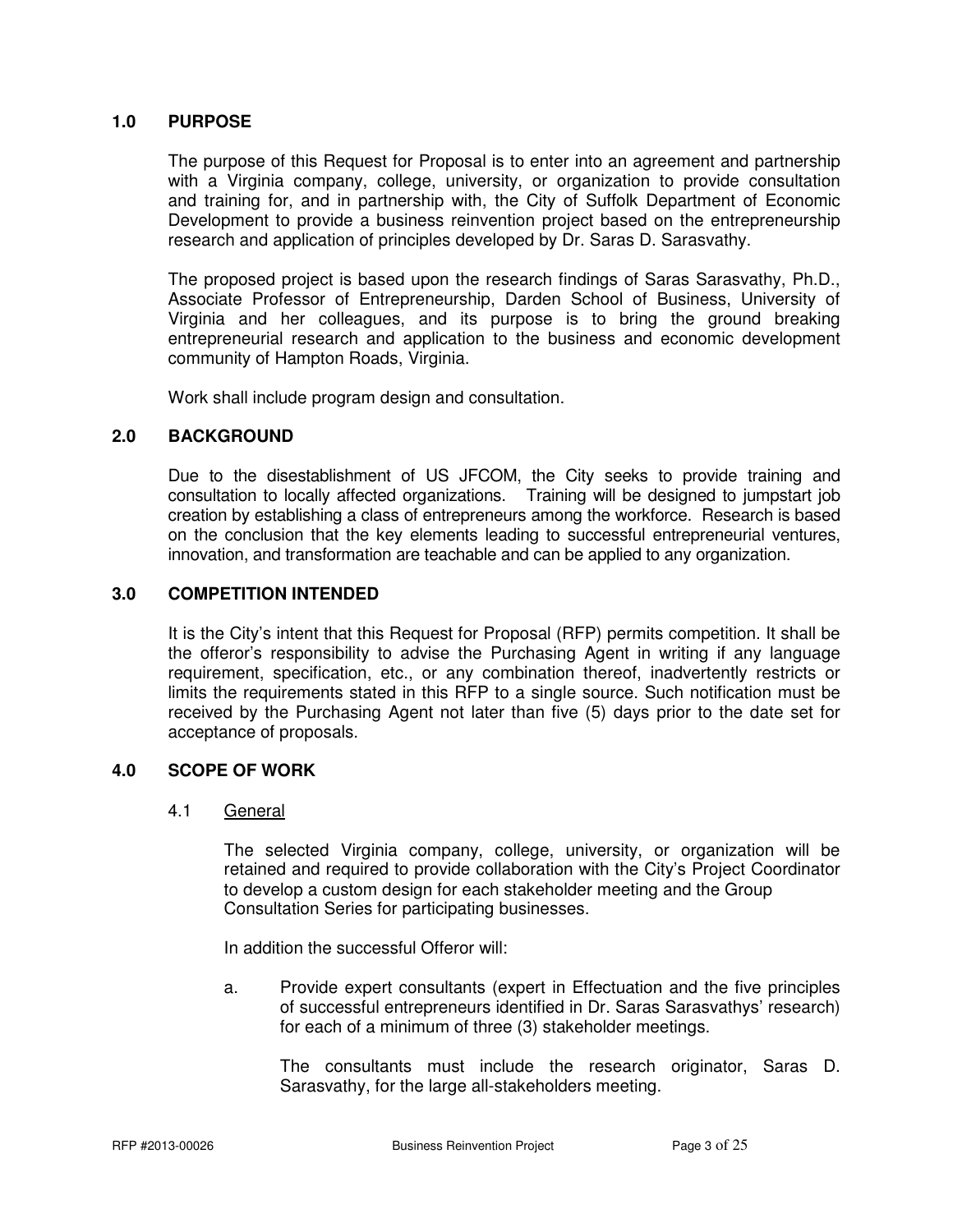- b. Provide material, including custom materials, for each of three (3) stakeholder meetings, the Group Consultation Series, and individual consultations (based on Dr. Sarasvathy's research including the application of Effectual reasoning and action) to Hampton Roads businesses participating in the project.
- c. Provide, in consultation with the City's Project Coordinator, an appropriate means evaluation plan for each stakeholder group.
- d. Supply at its sole expense, all equipment, tools, other non-specified material or supplies necessary to accomplish the work to be performed.
- e. Additional consultation, information, collaboration, and materials necessary to ensure the accomplishment of the Scope of Work and project goals.

 All activities of the Offeror will be coordinated with the Project Coordinator – City of Suffolk. Prior to implementation of Phase I, the Offeror will consult with the Coordinator to customize the design of the Stakeholder Meetings and develop appropriate means evaluations for each stakeholder group.

# 4.2 Detailed Scope of Work

A. Phase I

At least three Stakeholder meetings:

 1. Meeting with public resource stakeholders in Hampton Roads (Community Colleges, Small Business Development Center, Municipal Economic Development Department personnel, Commonwealth Universities and Colleges, Workforce Investment Boards, Virginia Employment Commission and other related organizations).

The Offeror will provide 1-2 expert consultants for this meeting.

 2. Large meeting with all stakeholders invited. Meeting shall focus on businesses (particularly those affected by the disestablishment of USJFCOM).

 Dr. Sarasvathy and 2-3 additional expert consultants must be involved in this meeting.

 3. A follow-up meeting with the public resource stakeholders who attended the first meeting shall be conducted.

The Offeror will provide 1-2 expert consultants for this meeting.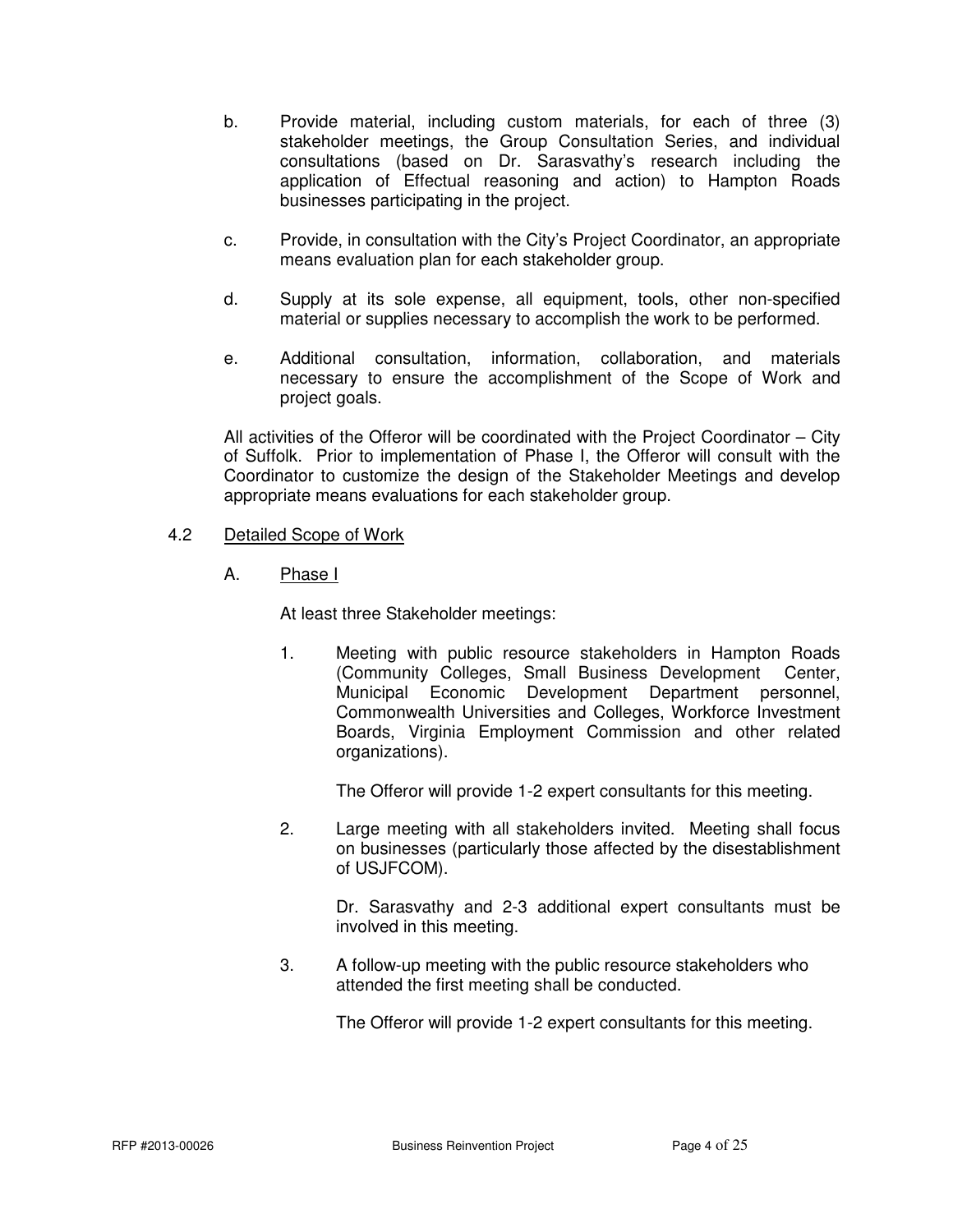# **B.** Phase II

Phase II shall include, as a minimum, the following:

1. Two (2) six-week group consultation series shall be conducted for participating area businesses on key aspects of effectual practices for their businesses. Series will include one (1) 2-3 hours session per week.

 The Offeror will provide one (1) expert consultant for each session.

 2. Individual business consultation sessions for participating businesses (maximum of 30 businesses – maximum of 5 sessions per business).

> The Offeror will provide coordination of consultations and include/involve local resource providers who have actively participated in the series of stakeholder meetings in providing these expert consultations.

> Consultation in this project = provision of expert advice (expertise in effectual action and reasoning in the five (5) principles of successful entrepreneurship identified in Dr. Sarasvathy's research, in reinvention, innovation of business practices and applying these research results to assist businesses to achieve greater success).

# **5.0 INSTRUCTIONS FOR SUBMITTING PROPOSALS**

#### 5.1 Submission of Proposals

 Read the entire solicitation before submitting a proposal. Failure to read any part of this RFP shall not relieve any offeror from his or her contractual obligations. Be sure proposal container is completely and properly identified. The face of the container shall indicate the RFP number, time and date of acceptance, and the title of the RFP. It is the bidder's responsibility to ensure the proposal is received prior to the acceptance time. The "official" time of acceptance shall be "date stamped" upon receipt of the bid package in the Purchasing Division office. Proposals may either be mailed to: P.O. Box 1858, Suffolk, Virginia 23439 or hand delivered to 441 Market Street, Room 105, Suffolk, Virginia 23434.

# 5.2 Questions and Inquiries

 Questions and inquiries, both verbal and written, will be accepted from any and all firms. Inquires pertaining to Request for Proposals must give RFP number, title and acceptance date. Material questions will be answered in writing and will be distributed to all firms who receive the RFP provided, that all questions are received five (5) days prior to opening date.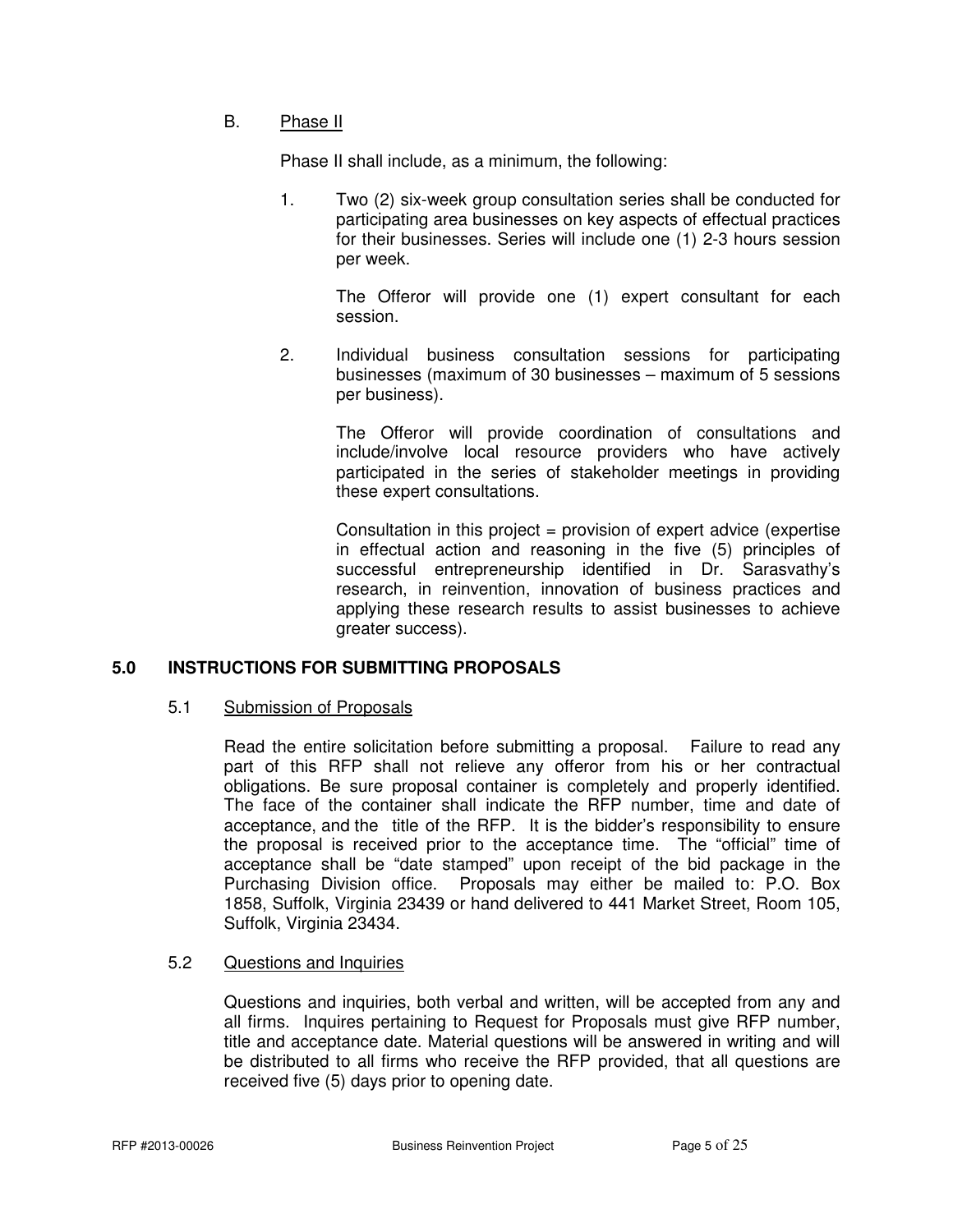The Senior Buyer, Cindy Norfleet, is the designated authorized spokesperson for the City of Suffolk with respect to this RFP. Accordingly all questions and/or comments should be directed to the Buyer's attention. The respondents to this RFP shall not contact, either directly or indirectly, any other employee or agent of the City regarding this RFP. This prohibition shall also extend to the Suffolk City Council and other elected City officials. Any such unauthorized contact may disqualify the offeror from the procurement.

# 5.3 Addendum and Supplement to Request

 If it becomes necessary to revise any part of this request or if additional data are necessary to enable an exact interpretation of provisions of this request, an addendum will be issued. It is the responsibility of the offeror to ensure that he has received all addendums prior to submitting a proposal. All addenda can be downloaded from www.suffolk.va.us.

# 5.4 Firm Pricing for City Acceptance

 Proposal pricing must be firm for City acceptance for 120 days from proposal receipt date.

# 5.5 Proprietary Information

 Trade secrets or proprietary information submitted by an offeror in connection with this solicitation shall not be subject to disclosure under the Virginia Freedom of Information Act; however, the offeror must invoke the protections of this section prior to or upon submission of the data or other materials, and must clearly identify the data or other materials to be protected and state the reasons why protection is necessary. Offerors shall not mark sections of their proposal as proprietary if they are to be part of the award of the contract and are of a "Material" nature. Any propriety information must be listed on the attached "Proprietary/confidential Information Identification" form and submitted with the proposal.

# 5.6 Authority to Bind Firm in Contract

 Proposals MUST give full firm name and address of offeror. Failure to manually sign proposal may disqualify it. Person signing proposal should show TITLE or AUTHORITY TO BIND HIS FIRM IN A CONTRACT. Firm name and authorized signature must appear on proposal in the space provided on the pricing page.

# 5.7 Preparation and Submission of Proposals

- a. All proposals shall be signed in ink by the individual or authorized principals of the firm.
- b. All attachments to the Request for Proposal requiring executing by the firm are to be returned with the proposals.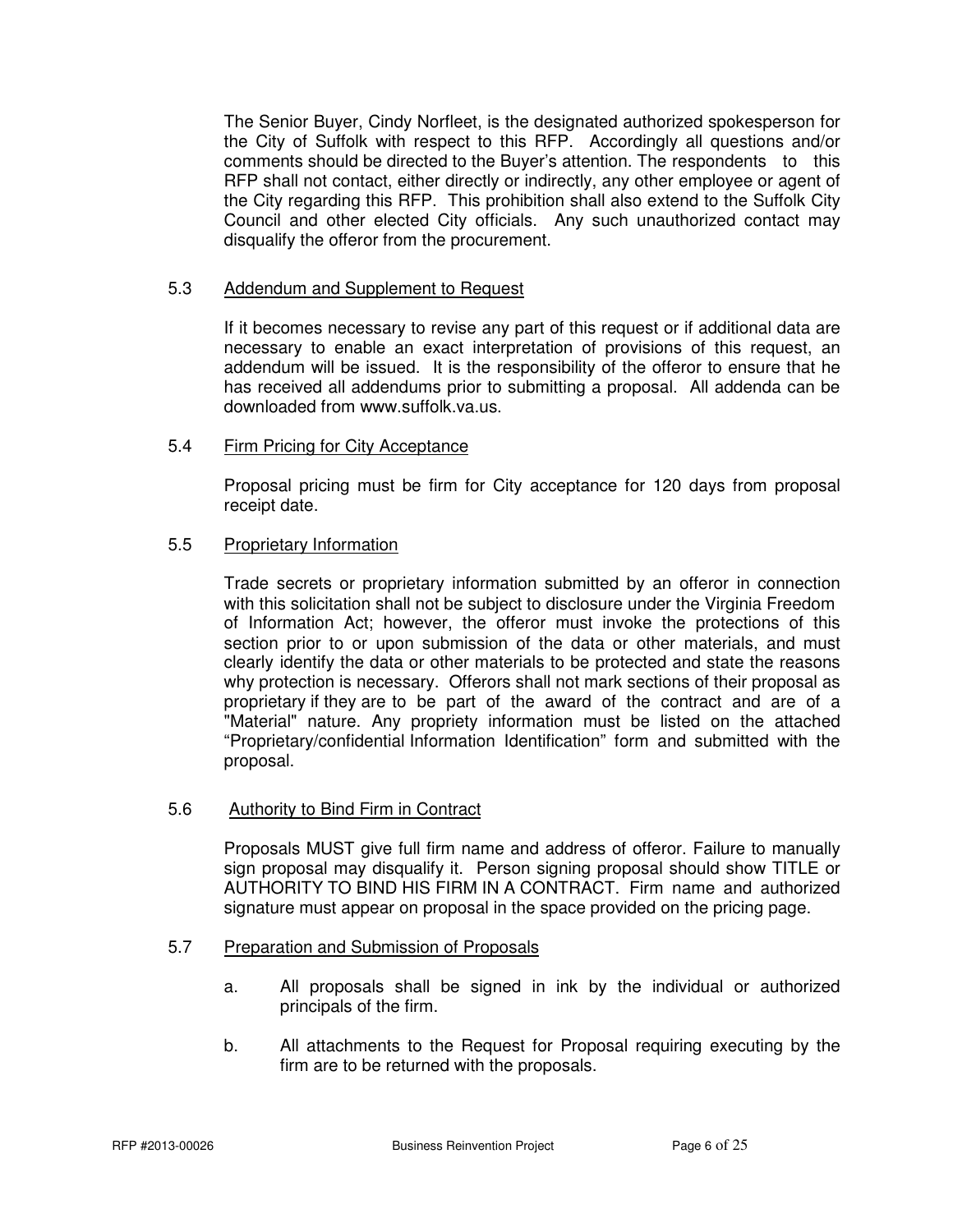- c. Proposals are to be returned in a sealed container. The face of the container shall indicate the RFP number, time and date of public acceptance, and the title of the proposal.
- d. It is the Offeror's responsibility that the proposals are received by the Purchasing Division BEFORE the hour specified on the opening date. Requests for extensions of this time and date will not be granted.

 Firms mailing their proposals shall allow for normal mail time to ensure receipt of their proposals by the Purchasing Division prior to the time and date fixed for acceptance of the proposals. Proposals or unsolicited amendments to proposals received by the City after the acceptance date will not be considered. Proposals will be publicly accepted and logged in at the time and date specified above.

 e. Each firm shall submit **one (1) original and four (4) copies** of their proposal to the City's Purchasing Division as indicated on the cover sheet of this Request for Proposal. The original proposal shall be clearly marked.

 One electronic original copy shall be included in the proposal package.

 A redacted original and electronic copy shall also be included in the proposal package. All information marked proprietary shall be removed from the original and electronic redacted copies.

# 5.8 Withdrawal of Proposals

- a. All proposals submitted shall be valid for a minimum period of one hundred twenty (120) calendar days following the date established for acceptance.
- b. Proposals may be withdrawn on written request from the offeror at the address shown in the solicitation prior to the time of acceptance.
- c. Negligence on the part of the offeror in preparing the proposal confers no right of withdrawal after the time fixed for the acceptance of the proposals.

# 5.9 Registering of Corporation

 Any corporation transacting business in Virginia shall secure a certificate of authority, as required by Section 13.1-757 of the Code of Virginia, from the State Corporation Commission (SCC), PO Box 1197, Richmond, VA. The SCC may be reached at (804) 371-9733.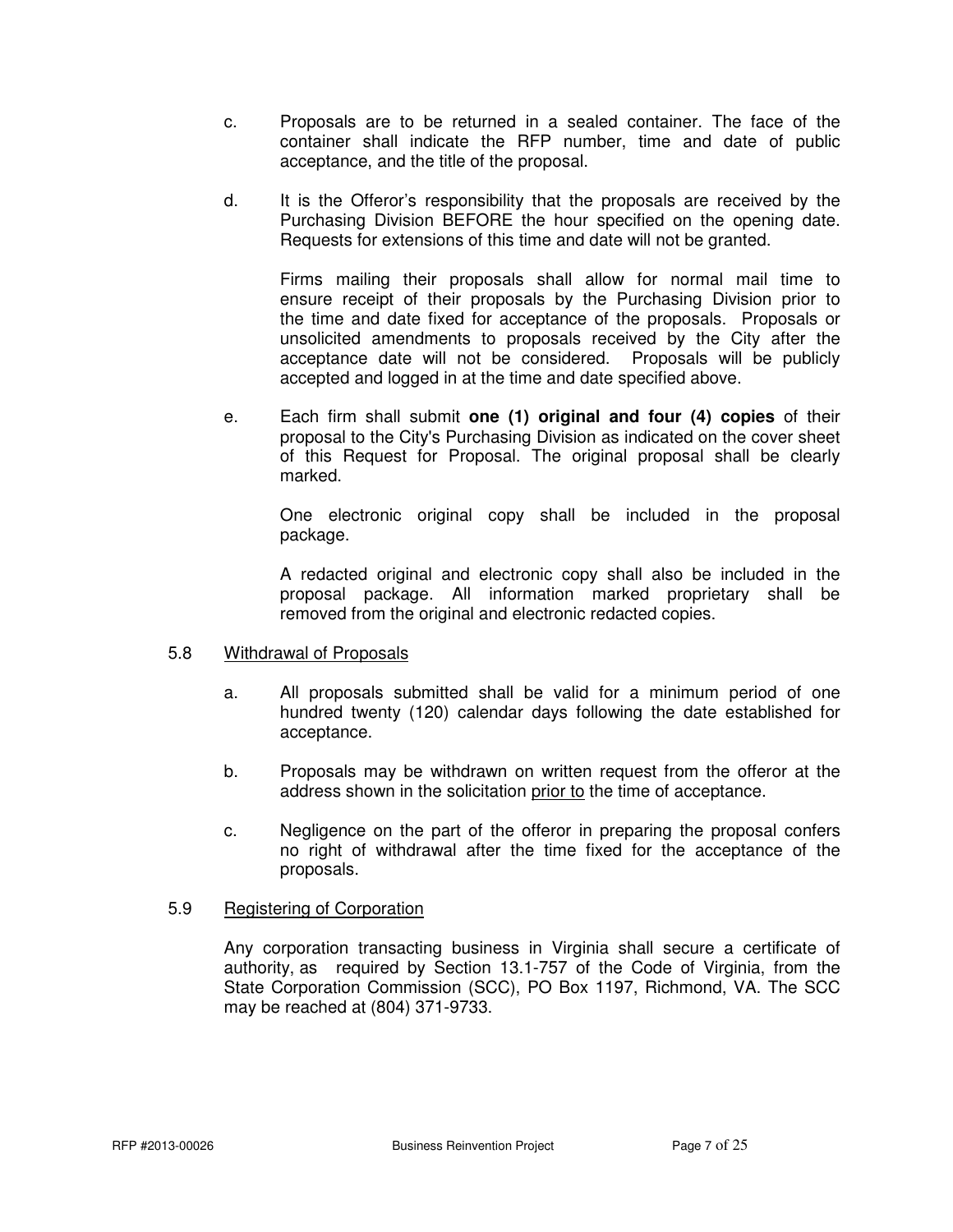#### 5.10 Late Proposals

 LATE proposals will be returned to offeror UNOPENED, if RFP number, acceptance date and offeror's return address is shown on the container. It is the offeror's responsibility to insure arrival prior to the acceptance time for the RFP.

#### 5.11 Rights of the City

 The City reserves the right to accept or reject all or any part of any proposal, waive informalities and award the contract to best serve the interest of the City.

#### 5.12 Deviations from Scope of Services

 If there is any deviation from that prescribed in the scope of services, the appropriate line in the scope of services shall be ruled out and the substitution clearly indicated. The City reserves the right to determine the responsiveness of any deviation.

#### 5.13 Miscellaneous Requirements

- a. The City will not be responsible for any expenses incurred by a firm in preparing and submitting a proposal. All proposals shall provide a straightforward, concise delineation of the firm's capabilities to satisfy the requirements of this request. Emphasis should be on completeness and clarity of content.
- b. Offerors who submit a proposal in response to this RFP may be required to make an oral presentation of their proposal. The Purchasing Division will schedule the time and location for this presentation.
- c. The contents of the proposal submitted by the successful offeror and this RFP will become part of any contract awarded as a result of the Scope of Services contained herein. The successful firm will be expected to sign a contract with the City.

 The City reserves the right to reject any and all proposals received by reason of this request, or to negotiate separately in any manner necessary to serve the best interests of the City.

#### 5.14 Announcement of Award

 A Notice of Award will be posted on the City's web site www.suffolkva.us and on the bulletin board located in the Purchasing Division, Room 105, 441 Market Street, Suffolk, Virginia.

#### 5.15 Protest

 Offerors may refer to Sections 2.2-4357 through 2.2-4364 of the Code of Virginia to determine their remedies concerning this competitive process.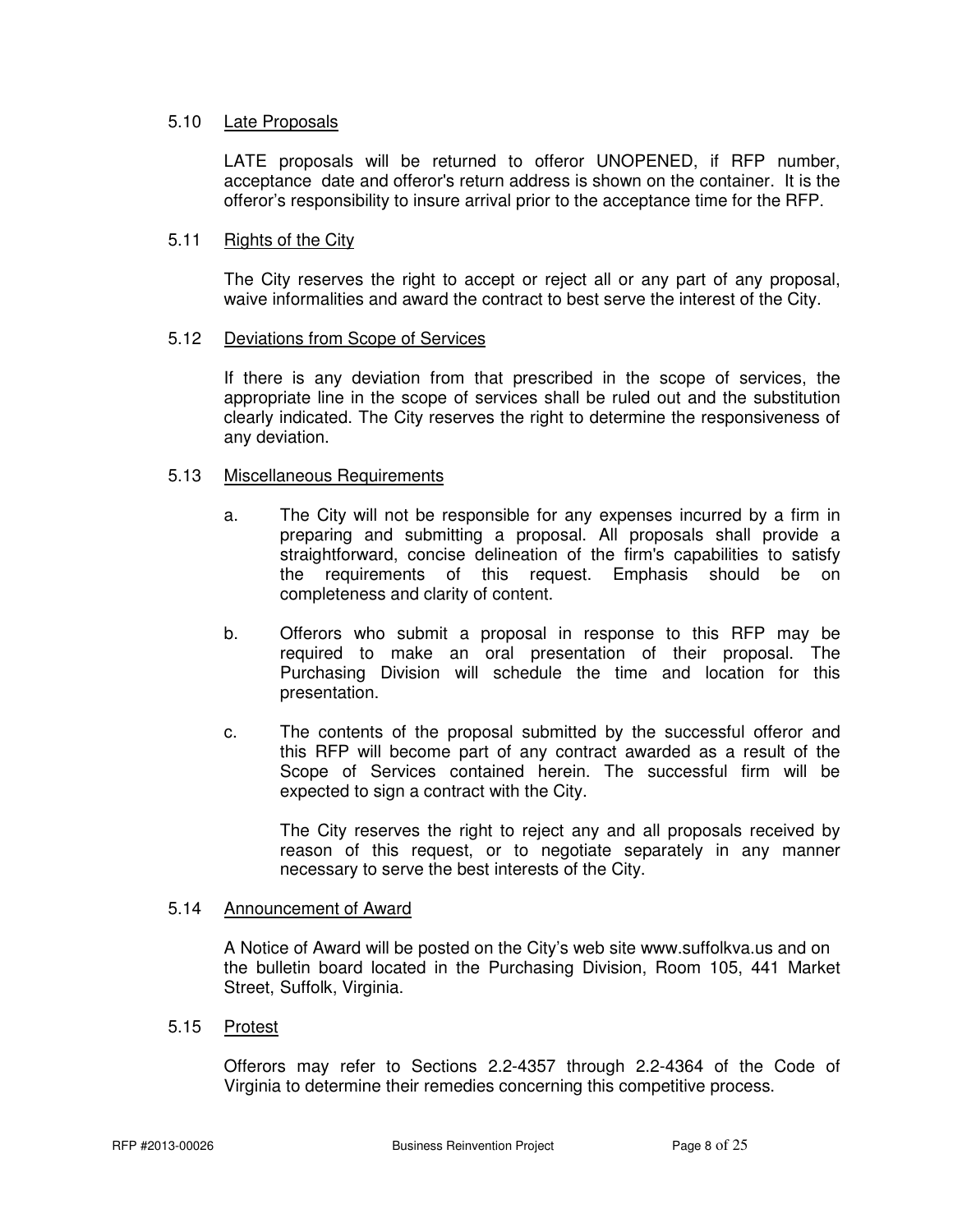#### 5.16 Inclement Weather/Closure Of City Hall

 If City Hall is closed for business at the time scheduled for bid opening, for whatever reason, sealed bids will be accepted and opened on the next scheduled business day, at the originally scheduled time.

#### 5.17 Use of Contract by Other Public Bodies

 Bidders are advised that the resultant contract may be extended, with the authorization of the Bidder, to other public bodies, or public agencies or institutions of the United States to permit their use of the contract at the same prices and/or discounts and terms and conditions of the resulting contract. If any other public body decides to use the final contract, the Contractor shall deal directly with the public body concerning the placement of orders, issuance of the purchase orders, contractual disputes, invoicing and payment. The City of Suffolk acts only as the "Contracting Agent" for these public bodies. Failure to extend a contract to a public body will have no effect on consideration of your bid.

 It is the Contractor's responsibility to notify the public body(s) of the availability of the contract(s).

 Other public bodies desiring to use the contract shall make their own legal determination as to whether the use of this contract is consistent with their laws, regulations and other policies.

 Each public body has the option of executing a separate contract with the Contractor(s). Public bodies may add terms and conditions required by statue, ordinances, and regulations, to the extent that they do not conflict with the contract terms and conditions. If, when preparing such a contract, the general

 terms and conditions of a public body are unacceptable to the Contractor, the Contractor may withdraw its extension of the award to that public body.

 The City of Suffolk shall not be held liable for any costs or damages incurred by another public body as a result of any award extended to that public body by the Contractor.

#### 5.18 Taxes in Arrears

No bid or proposal will be accepted from or Contract awarded to any person, firm or corporation that is in arrears, or is in default to the City upon any debt or contract, or that is a defaulter as surety or otherwise upon any obligation to the City.

# **6.0 SPECIFIC PROPOSAL REQUIREMENTS**

Proposals should be as thorough and detailed as necessary to allow the City of Suffolk to properly evaluate the offeror's capabilities to provide the required services. Offerors are required to submit the following items in the format provided as a complete proposal: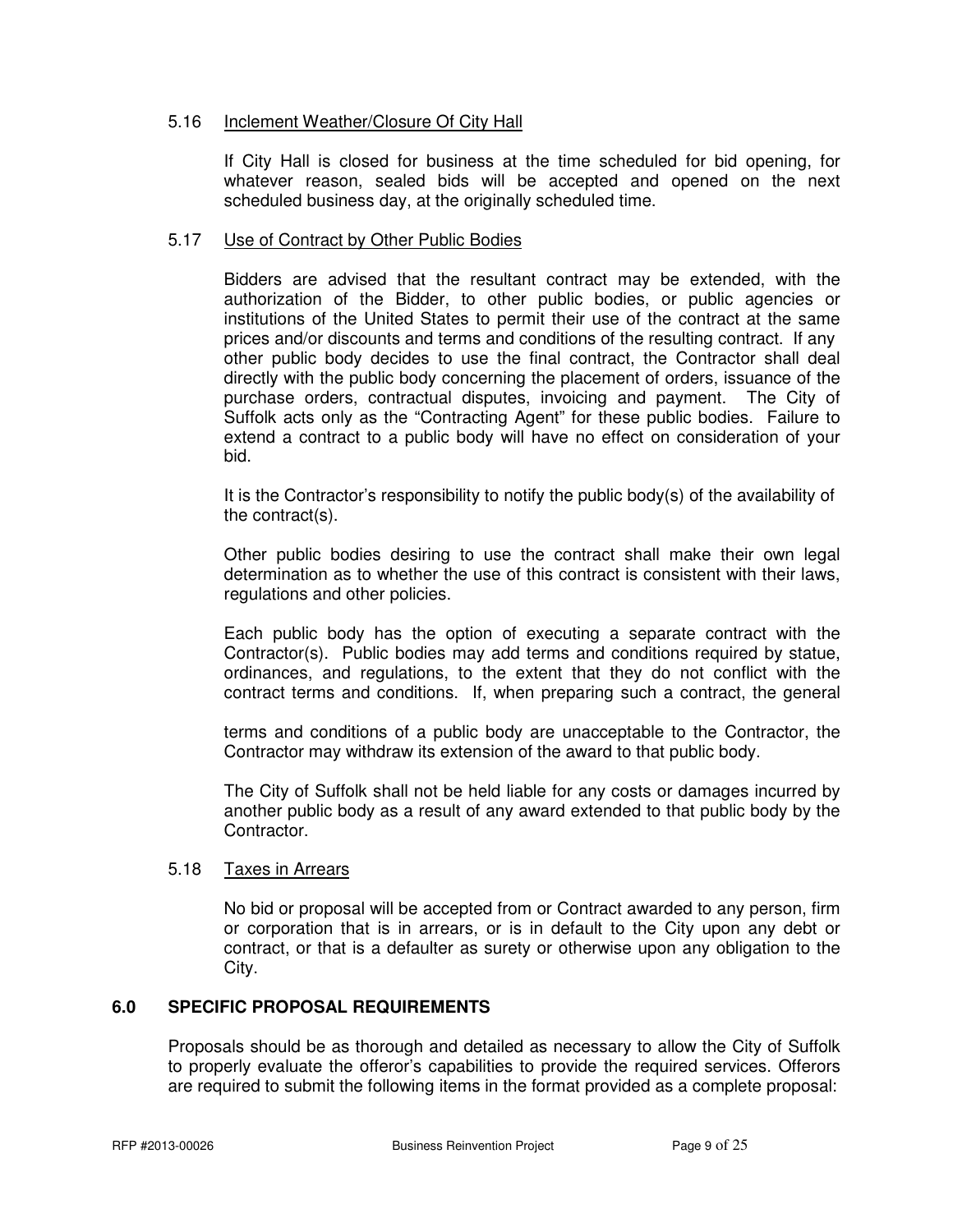- 6.1 The offeror shall complete and submit the Signature Sheet (included in the proposal) and submit it with a brief cover letter. The cover letter should summarize key elements of the proposal. An individual authorized to bind the Offeror must sign the letter and Signature Sheet, as well. The letter must stipulate that the proposal price(s) will be valid for a period of at least 120 days. Indicate the address and telephone number of the Contractor's office.
- 6.2 The proposal shall include a description of the key personnel/subcontractors to be assigned to the project, their past experience, current classifications and availability. Proposers may submit with the proposal a resume of each of the Proposer's key personnel to be assigned the project.
- 6.3 Proposers shall provide, but is not limited to, the following information and documentation with their proposal documents.
	- A. Name of Company, University, College or Organization submitting proposal; including size, history and range of pertinent experience in working with the Entrepreneurial Research findings of Dr. Saras Sarasvathy. List of key personnel performing work on the project
	- B. Brief overview of similar work performed to date
	- C. Brief overview of the commitment the proposer has to bringing the entrepreneurial research of Dr. Sarasvathy to the business and economic development community of Hampton Roads, VA
	- D. Brief description of how the proposer will seek involve/include Hampton Roads area public resource providers of business and economic consultation and support services (including area Community Colleges, Commonwealth Universities and Colleges, the Small Business Development Centers, Municipal Economic Development Departments and the like) in the project, including Phase II.
	- E. Brief description as to how the proposer's expertise and experience will enhance the accomplishment of the following:

# **Expected Benefits**

 In using this training and approach, we expect participating Hampton Roads area businesses (primarily DoD contractors) will be equipped to:

- innovate, create, and diversify in unpredictable environments
- invent their own markets rather than try to predict the future
- build partnerships and cooperative ventures across many lines of business
- take immediate action on emerging contingencies, keeping the small actions affordable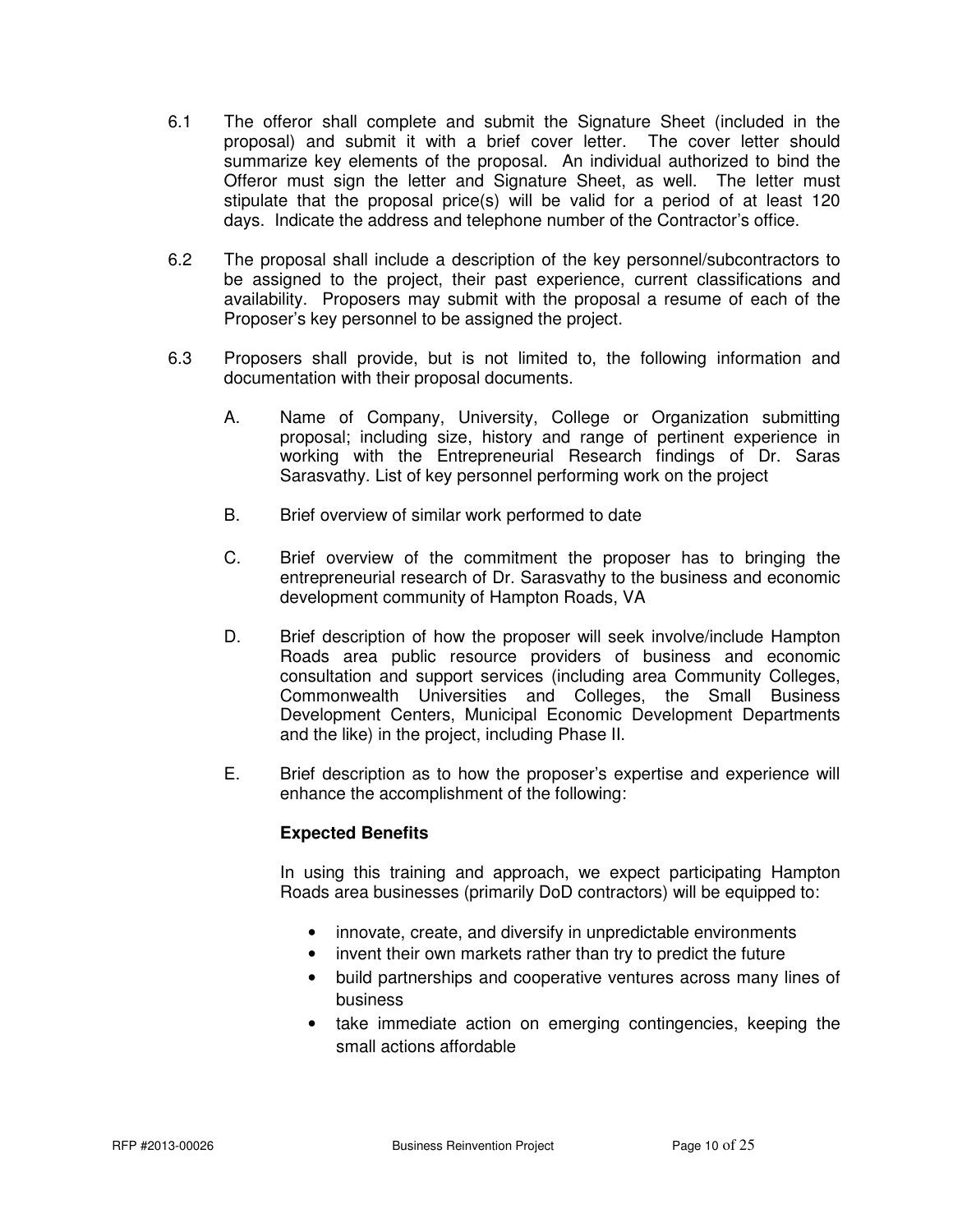The Hampton Roads area of Virginia (including all stakeholders) will have:

• an additional, research based resource to further the goal of diversification from DoD dependence, to increase innovation within existing businesses and support the development of successful new business ventures = economic improvement.

#### 6.4 Fee Proposal

 Provide a detailed outline of fees and charges that will be required to complete consultation, design, and instruction work required.

# **7.0 EVALUATION AND AWARD CRITERIA**

The City's Evaluation Committee shall review each proposal and verify the claims and credentials of each offeror. Selection will be made for each proposal on the basis of the criteria listed below. Each criteria will be rated from 1 to 50 with 1 being poorest and 50 being the best. Weights to each rating will be applied as indicated below.

- a. Credentials and experience of professional level and support group. Must be able to demonstrate knowledge/experience as it relates to the Entrepreneurial Research findings of Dr. Saras Sarasvathy. Includes quality of prior work, as well as timeliness and cost control (Weight: 4)
- b. Approach to task/operational plan (Weight: 3)
- c. Price (Weight: 2)
- d. Overall quality and completeness of proposal (Weight: 1)

 Once each member of the Evaluation Committee has independently read and rated each proposal and completed a proposal evaluation matrix form, a composite preliminary rating will be developed which indicates the group's collective ranking of the highest rated proposals in a descending order. The preliminary rating will be used to select the firms for further consideration—the short-list. At this point, the Evaluation Committee will conduct interviews and/or discussions with the top ranked firms (usually the top three to five depending upon the number of proposals received).

Negotiations shall then be conducted with each of the offerors so selected. Price shall be considered, but need not be the sole determining factor. After negotiations have been conducted with each offeror, the City shall select the offeror or offerors which, in its opinion, have made the best proposal, and will award the contract to that offeror or offerors. Should the City determine, in its sole discretion, that one offeror is qualified, or that one offeror is clearly more highly qualified than the other under consideration, a contract may be negotiated and awarded to that offeror. The City of Suffolk is not required to furnish a statement of the reason(s) why a proposal was not deemed to be the most advantageous.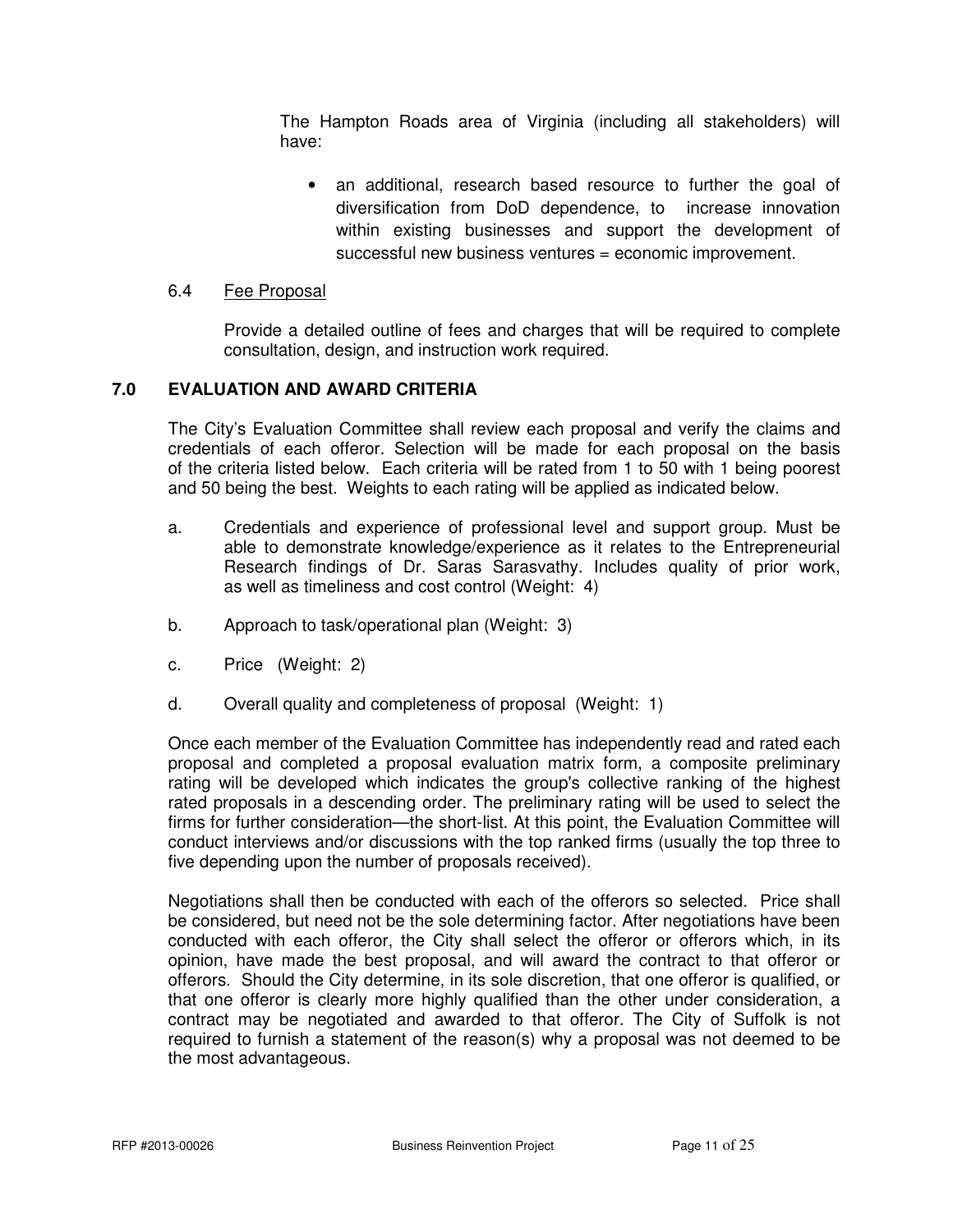The successful firm will be expected to sign a contract with the City of Suffolk. The successful firm shall execute and return the contract documents to the City within ten (10) days of receipt. The City reserves the right to include additional terms and provisions, as negotiated.

# **8.0 CONTRACT TERMS AND CONDITIONS**

#### 8.1 License Requirement

 All firms doing business in the City of Suffolk are required to be licensed in accordance with the City of Suffolk business license ordinance. Wholesale and retail merchants without a business location in the City of Suffolk are exempt from this requirement.

Any questions concerning business licenses should be directed to the Commissioner of the Revenue's Office, telephone (757) 514-4260.

#### 8.2 Insurance

 The successful bidder shall procure, maintain, and provide proof of, insurance coverage's for injuries to persons and/or property damage as may arise from or in conjunction with, the work performed on behalf of the City by the bidder, his agents, representatives, employees or subcontractors. Proof of coverage as contained herein shall consist of all policies, endorsements, declaration pages and certificates of insurance and shall be submitted fifteen (15) days prior to the commencement of work, and such coverage shall be maintained by the offeror for the duration of the contract period; for occurrence policies. Claims made policies must be in force or that coverage purchased for three (3) years after delivery date.

#### a. General Liability

 Coverage shall be as broad as: Comprehensive General Liability endorsed to include Broad Form, Commercial General Liability form including Products/Completed Operations.

1. Minimum Limits

General Liability:

 \$1,000,000 General Aggregate Limit \$1,000,000 Products & Completed Operations \$1,000,000 Personal and Advertising Injury \$1,000,000 Each Occurrence Limit \$1,000,000 Fire Damage Limit

- \$ 500,000 Medical Expense Limit
- b. Automobile Liability

 Coverage sufficient to cover all vehicles owned, used, or hired by the offeror, his agents, representatives, employees or subcontractors.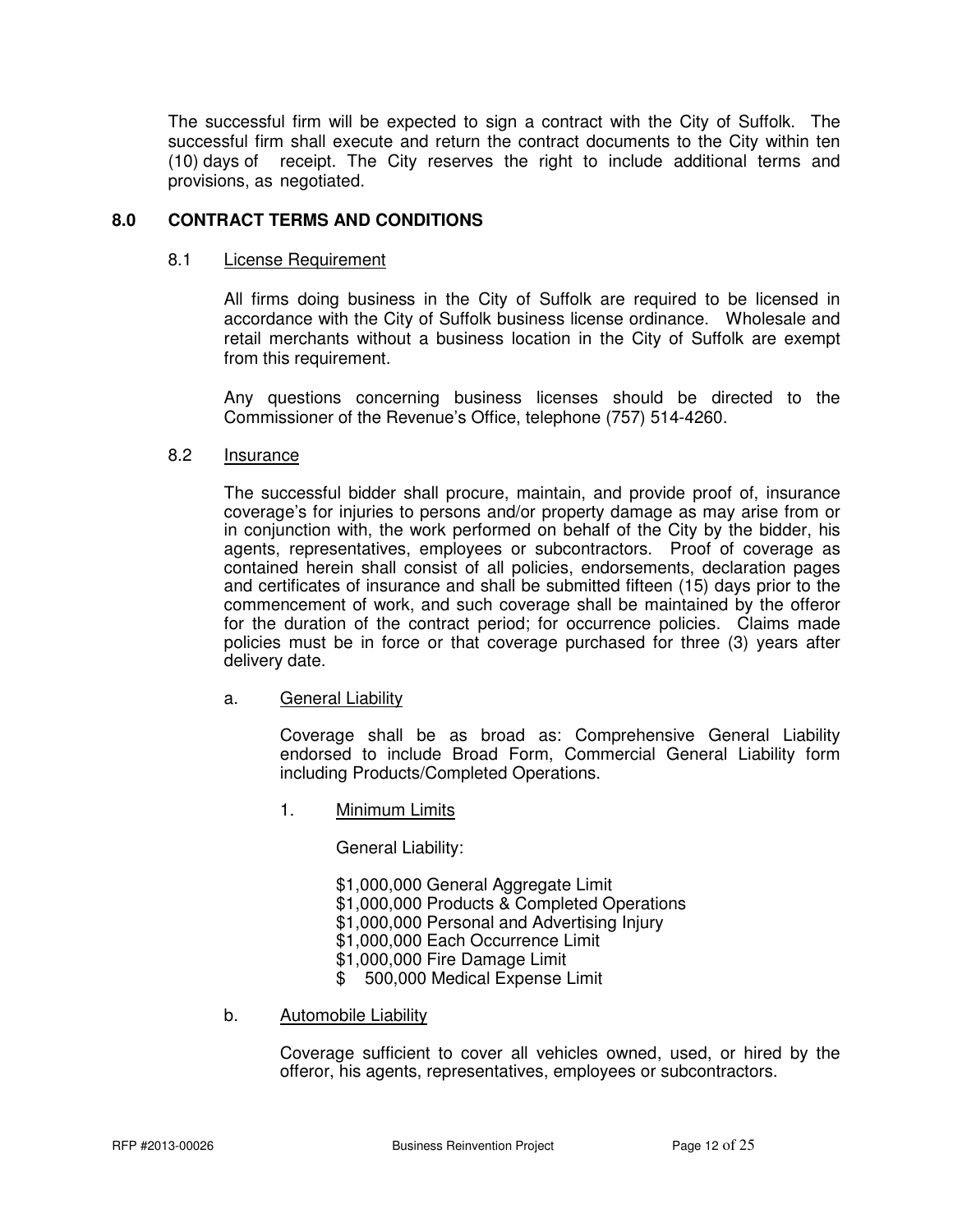1. Minimum Limits

Automobile Liability:

 \$1,000,000 Combined Single Limit \$1,000,000 Each Occurrence Limit \$ 500,000 Medical Expense Limit

c. Workers' Compensation

 Limits as required by the Workers' Compensation Act of Virginia. Employers Liability, \$1,000,000.

d. Umbrella/Excess Liability

\$1,000,000 umbrella/excess liability coverage

- e. Coverage Provisions
	- 1. All deductibles or self-insured retention shall appear on the declaration pages, endorsements, and/or policies provided.
	- 2. The City of Suffolk, its' officers/officials, employees, agents and volunteers shall be added as "additional insured" as their interests may appear. A copy of all endorsements, declaration pages, and policies that address additional insured shall be provided. This provision does not apply to Professional Liability or Workers' Compensation/Employers' Liability.
	- 3. The offeror's insurance shall be primary over any applicable insurance or self-insurance maintained by the City.
	- 4. Shall provide thirty (30) days written notice to the City before any cancellation, suspension, or void of coverage in whole or part, where such provision is reasonable.
	- 5. All coverages for subcontractors of the offeror shall be subject to all of the requirements stated herein.
	- 6. All deductibles or self-insured retention shall appear on the declaration page(s), endorsement(s), and/or policies and shall be subject to approval by the City. At the option of the City, either; the insurer shall reduce or eliminate such deductible or self insured retention; or the offeror shall be required to procure a bond guaranteeing payment of losses and related claims expenses.
	- 7. Failure to comply with any reporting provisions of the policy(s) shall not affect coverage provided the City, its' officers/officials, agents, employees and volunteers.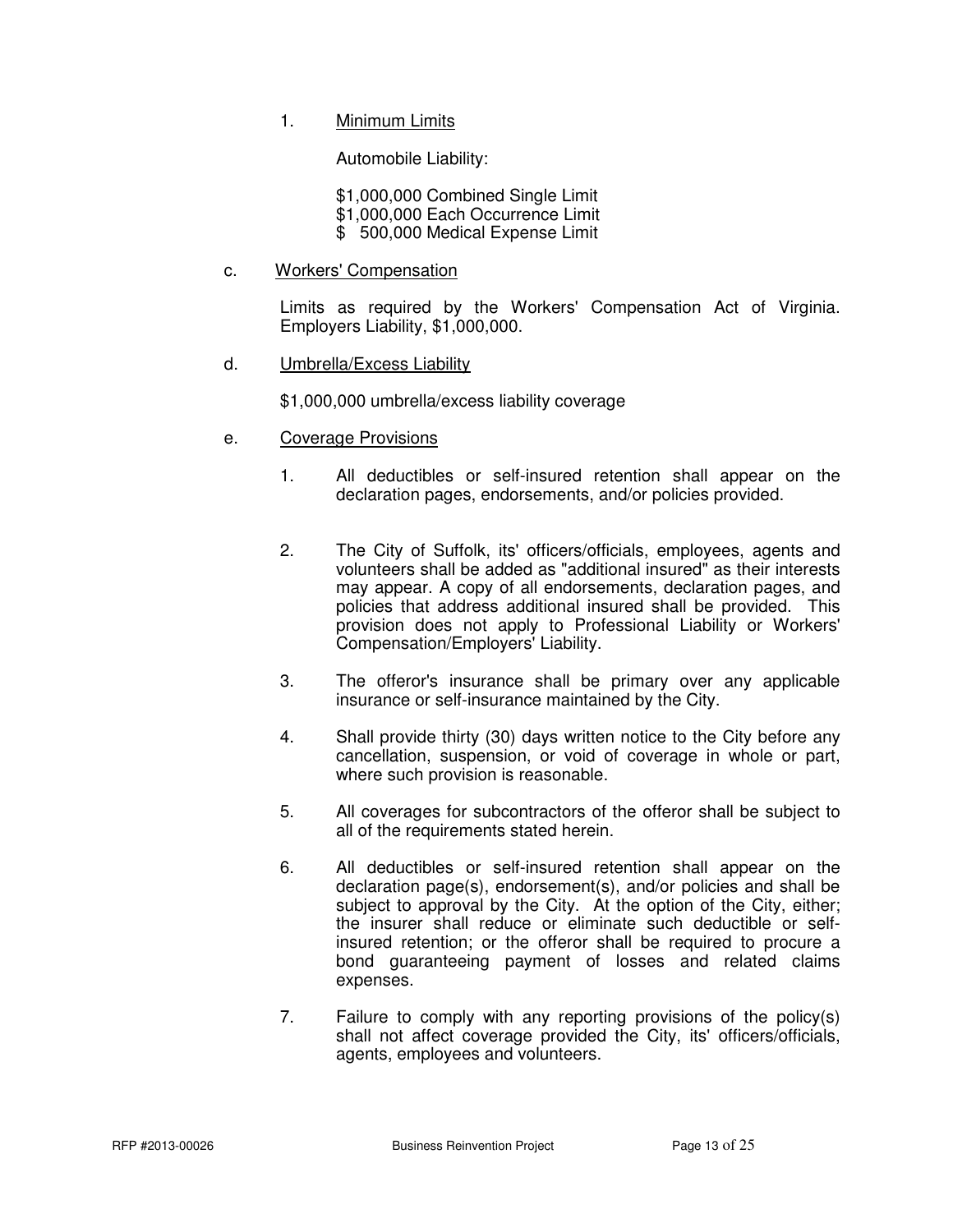- 8. The insurer shall agree to waive all rights of subrogation against the City, its' officers/officials, agents, employees or volunteers for any act, omission or condition of premises which the parties may be held liable by reason of negligence.
- 9. The offeror shall furnish the City with all certificates of insurance, endorsements, declaration pages, and policies affecting coverage. All documents are to be signed by a person authorized by the insurance company(s) to bind coverage on its' behalf, if executed by a broker, notarized copy of authorization to bind, or certify coverage must be attached.
- 10. All insurance shall be placed with insurers maintaining an A.M. Best rating of no less than an A:VII. If A.M. Best rating is less than A:VII, approval must be received from City's Risk Officer.
- 11. All coverage's designated herein shall be as broad as the Insurance Services Office (ISO) forms filed for use with the Commonwealth of Virginia.

 All coverages designated herein shall be as broad as the Insurance Services Office (ISO) forms filed for use with the Commonwealth of Virginia.

# 8.3 Hold Harmless Clause

The CONTRACTOR shall indemnify, defend, and hold harmless the CITY, its officials, employees, agents, and representatives thereof from any and all losses, damages, claims, fines, penalties, suits, costs, actions, or claims of any kind, including attorney's fees, brought on account of any personal injuries, damages, or violations of rights, sustained by any person or property which arise out of any violation of law by, and all acts and omissions of the CONTRACTOR, the CONTRACTOR'S agents, employees, or customers occurring in connection with the products and services covered herein or from any claims or amounts arising from the violation of any law, bylaw, ordinance, regulation or decree.

The CONTRACTOR'S indemnification obligation with respect to any and all claims against the CITY or any of its officers, agents, employees, by any employee or statutory employee of the CONTRACTOR, or any of CONTRACTOR'S subcontractors, or anyone directly or indirectly employed by any of them, or anyone for whose acts the CONTRACTOR or CONTRACTOR'S subcontractor may be liable, shall not be limited in any way by any limitation on the amount or type of damages, compensation or benefits payable by or for the CONTRACTOR or any of CONTRACTOR'S subcontractors under workers' compensation laws, disability benefit laws or other applicable employee benefit laws.

# 8.4 Safety

 All contractors and subcontractors performing services for the City are required and shall comply with all Occupational Safety and Health Administration (OSHA), State and City Safety and Occupational Health Standards and any other applicable rules and regulations. Also all contractors and subcontractors shall be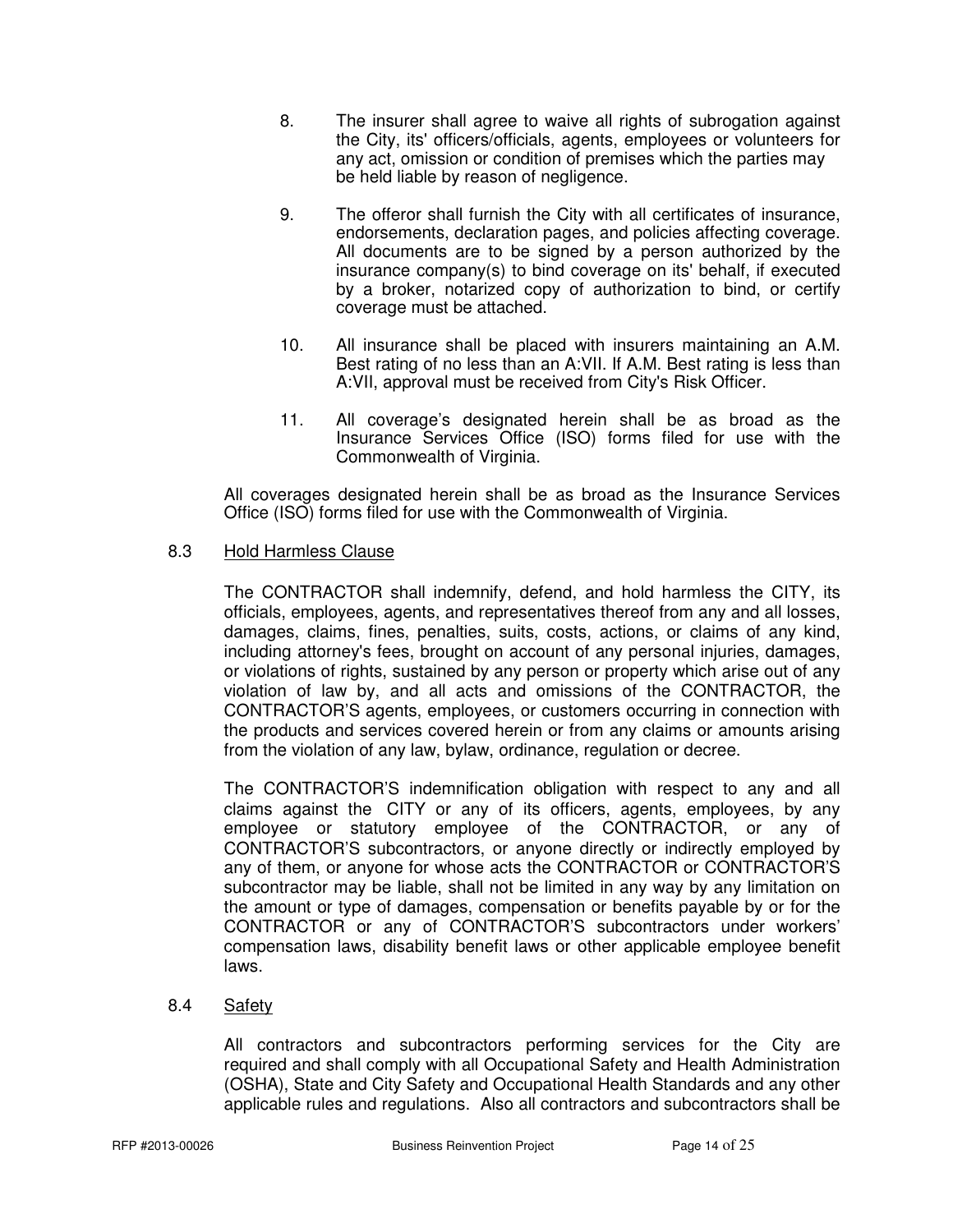held responsible for the safety of their employees and any unsafe acts or conditions that may cause injury or damage to any persons or property within and around the work site area under this contract.

#### 8.5 Anti-Discrimination

 By submitting their bids, bidders certify to the City that they will conform to the provisions of the Federal Civil Rights Act of 1964, as amended, as well as the Virginia Fair Employment Contracting Act of 1975, as amended, where applicable, the Virginians with Disabilities Act, the Americans with Disabilities Act and 2.2-4311 of the Virginia Public Procurement Act (VPPA). If the award is made to a faith-based organization, the organization shall not discriminate against any recipient of goods, services, or disbursements made pursuant to the contract on the basis of the recipient's religion, religious belief, refusal to participate in a religious practice, or on the basis of race, age, color, gender or national origin and shall be subject to the same rules as other organizations that contract with public bodies to account for the use of the funds provided; however, if the faith-based organization segregates public funds into separate accounts, only the accounts and programs funded with public funds shall be subject to audit by the public body. (Code of Virginia 2.2.4343.1E).

In every contract over \$10,000 shall include the following provisions:

- 1. During the performance of this contract, the contractor agrees as follows:
	- a. The contractor will not discriminate against any employee or applicant for employment because of race, religion, color, sex, national origin, age, disability, service disabled veterans or any other basis prohibited by state law relating to discrimination in employment, except where there is a bona fide occupational qualification reasonably necessary to the normal operation of the contractor. The contractor agrees to post in conspicuous places, available to employees and applicants for employment, notices setting forth the provisions of this nondiscrimination clause.
	- b. The contractor, in all solicitations or advertisements for employees placed by or on behalf of the contractor, will state that such contractor is an equal opportunity employer.
	- c. Notices, advertisements and solicitations placed in accordance with federal law, rule or regulation shall be deemed sufficient for the purpose of meeting these requirements.
- 2. The contractor will include the provisions of No. 1 above in every subcontract or purchase order over \$10,000, so that the provisions will be binding upon each subcontractor or vendor.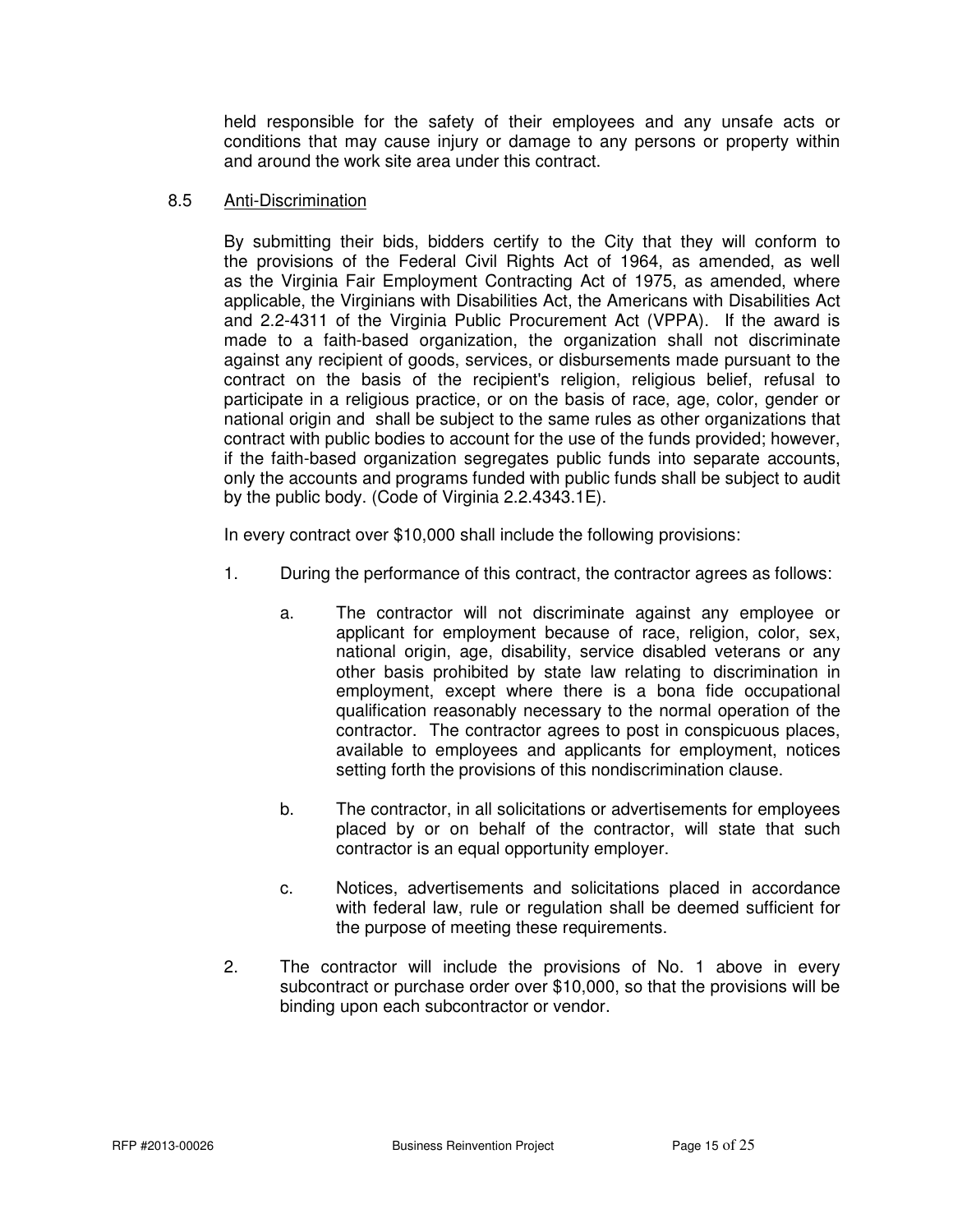#### 8.6 Ethics In Public Contracting

By submitting a bid, the bidder certifies that their bid is made without collusion or fraud and that they have not offered or received any kickbacks or inducements from any other bidder, supplier, manufacturer or subcontractor in connection with their bid, and that they have not conferred on any public employee having official responsibility for this procurement transaction any payment, loan subscription, advance, deposit of money, services or anything of more than nominal value, present or promised, unless consideration of substantially equal or greater value was exchanged. (Code of Virginia 2.2.4367)

#### 8.7 Compliance with Federal Immigration Law

Contractor does not, and shall not during the performance of the contract for goods and services in the Commonwealth of Virginia knowingly employ an unauthorized alien as defined in the Federal Immigration Reform and Control Act of 1986.

#### 8.8 Debarment Status

By submitting a bid, bidders certify that they are not currently debarred by the Commonwealth of Virginia from submitting bids or proposals on contracts for the type of goods and/or services covered by this solicitation, nor are they an agent of any person or entity that is currently so debarred.

#### 8.9 Antitrust

By entering into a contract, the contractor conveys, sells, assigns, and transfers to the City of Suffolk all rights, title and interest in and to all causes of action it may now have or hereafter acquire under the laws of the United States and the Commonwealth of Virginia, relating to the particular goods or services purchased or acquired by the City of Suffolk under said contract.

# 8.10 Drug-Free Workplace

During the performance of this contract, the contractor agrees to (1) provide a drug-free workplace for the contractor's employees; (2) post in conspicuous place, available to employees and applicants for employment, a statement notifying employees that the unlawful manufacture, sale, distribution, dispensation, possession, or use of a controlled substance or marijuana is prohibited in the contractor's workplace and specifying the actions that will be taken against employees for violations of such prohibition; (3) state in all solicitation or advertisement for employees placed by or on behalf of the contractor that the contractor maintains a drug-free workplace; and (4) include the provisions of the foregoing clauses in every subcontract or purchase order of over \$10,000, so that the provisions will be binding upon each subcontractor or vendor.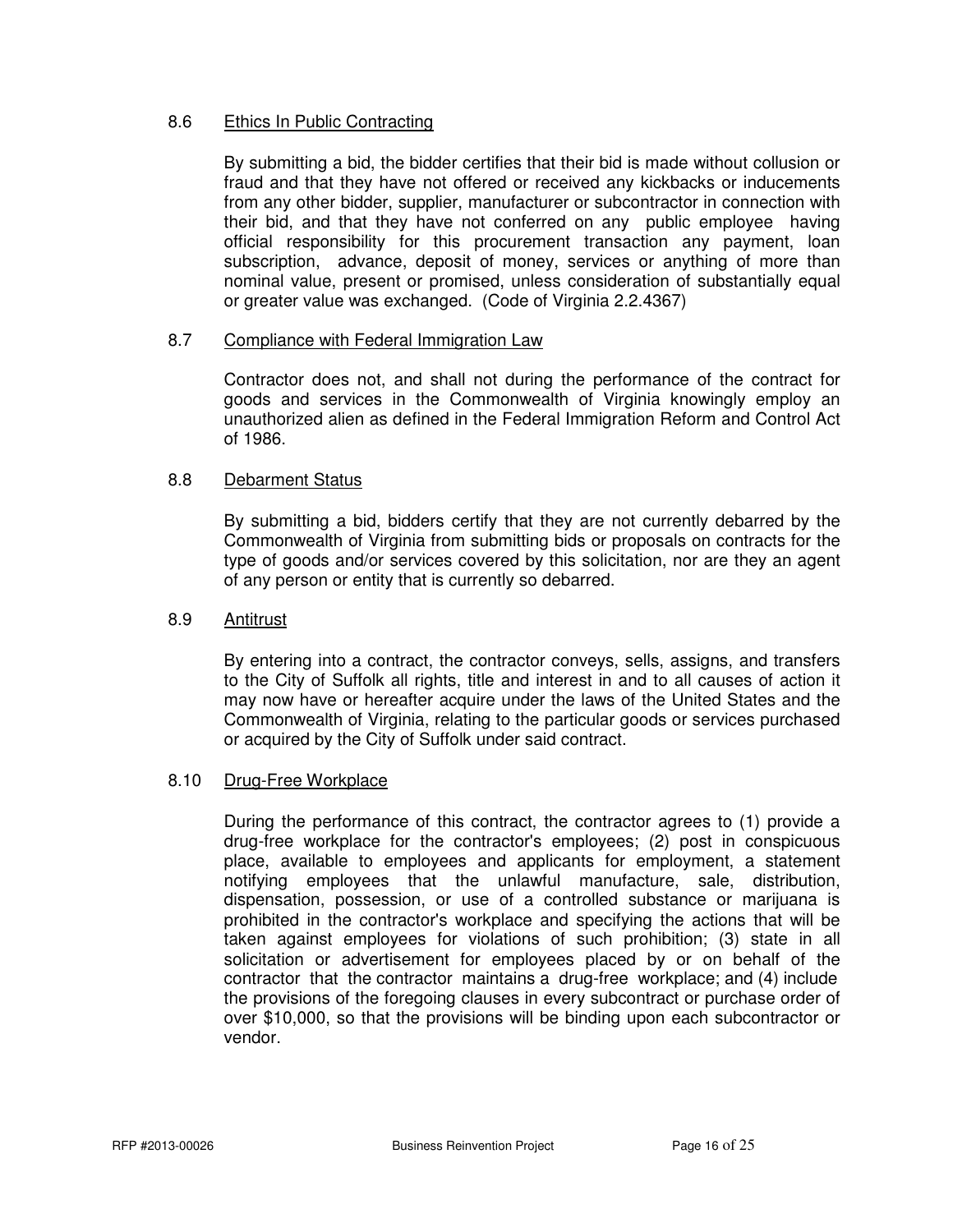For the purposes of this section, "drug-free workplace" means a site for the performance of work done in connection with a specific contract awarded to a contractor, the employees of whom are prohibited from engaging in the unlawful manufacture, sale, distribution, dispensation, possession or use of any controlled substance or marijuana during the performance of the contract.

#### 8.11 Exemption from Taxes

The City is exempt from State Sales Tax and Federal Excise Tax. Tax Exemption Certificate indicating the City's tax exempt status will be furnished by the City of Suffolk.

#### 8.12 Faith Based Organization

City of Suffolk does not discriminate against faith-based organizations.

#### 8.13 Substitutions

NO substitutions or cancellations are permitted after award without written approval by the Purchasing Agent.

# 8.14 Method of Payment

Contractor shall submit invoices in duplicate for each delivery, such statement to include detailed breakdown of all charges, and shall be based on completion of tasks or deliverables.

Invoices shall be submitted to using departments.

 Upon acceptance of work, the City will render payment within forty-five (45) days of receipt of invoice. Unless otherwise provided, interest on the payment shall not exceed the rate of one percent (1%) per month.

 Individual contractors shall provide their social security numbers, and proprietorships, partnerships, and corporations shall provide their federal employer identification number on the pricing form.

#### 8.15 Payments to Subcontractors

Within seven (7) days after receipt of monies paid by the City for work performed by a subcontractor under this contractor, the contractor shall either:

- a. Pay the subcontractor for the proportionate share of the total payment received from the City attributable to the work performed by the subcontractor under this contract; or
- b. Notify the City and subcontractor, in writing, of his intention to withhold all or a part of the subcontractor's payment and the reason for non-payment.

The contractor shall pay interest to the subcontractor on all amounts owed that remain unpaid beyond the seven (7) day period except for amounts withheld as allowed in item b above.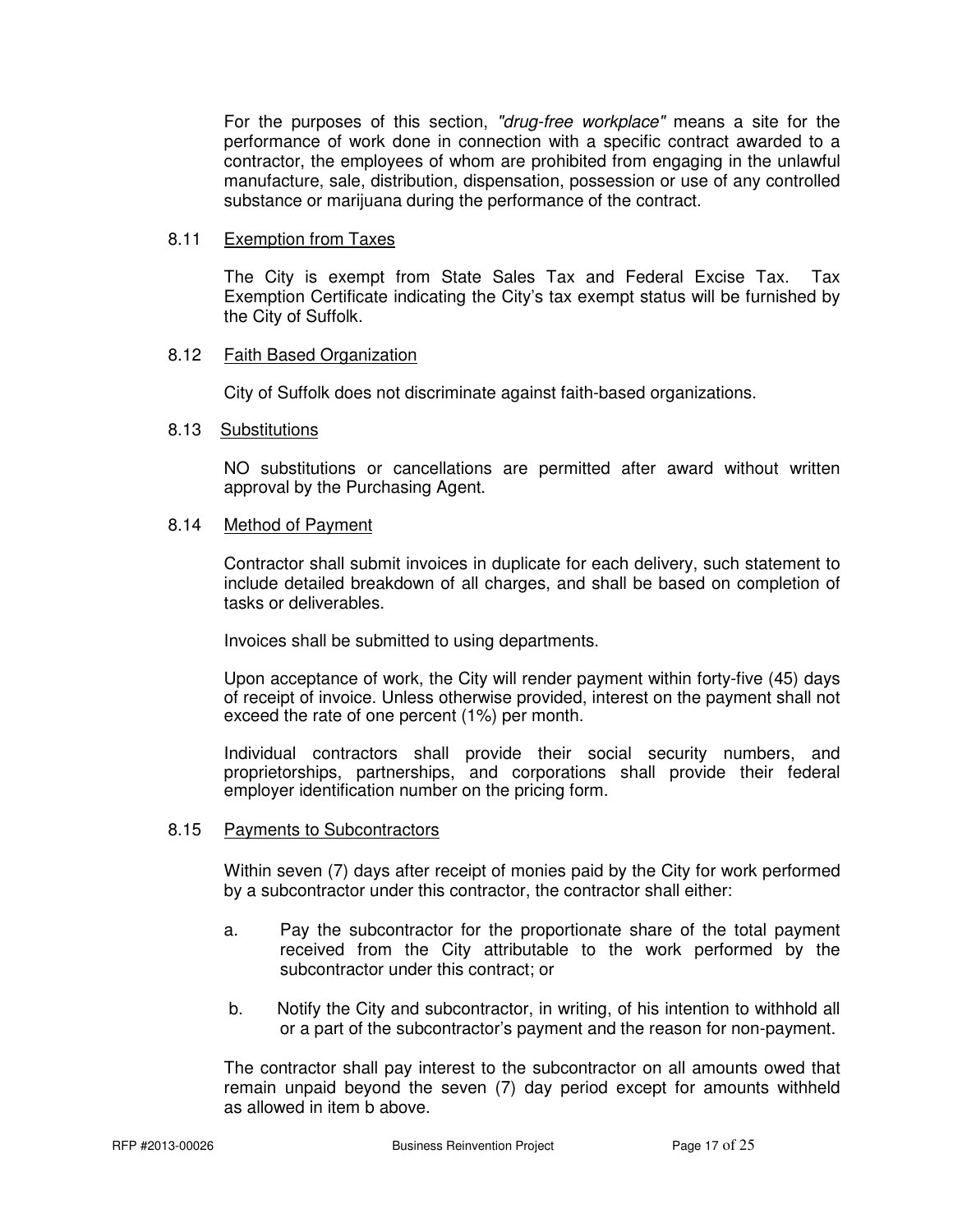Payments to subcontractor(s) shall be made in accordance with §2.2-4354 of Code of Virginia (1950), as amended. Unless otherwise specified in this contract, interest shall accrue at the rate of one percent (1%) per month.

#### 8.16 Non-Assignment of Contract

 The successful offeror is prohibited from assigning, transferring, conveying, subletting, or otherwise disposing of this agreement or its rights, title or interest therein or its power to execute such agreement to any other person, company or corporation without the prior consent and approval in writing by the City.

#### 8.17 Termination without Cause

 The City may at any time, and for any reason, terminate this Contract by written Notice to Contractor specifying the termination date, which shall be not less than thirty (30) days from the date such notice is mailed.

 Notice shall be given to Contractor by certified mail/return receipt requested at the address set forth in Contractor's Bid Proposal or as provided in this Contract.

 In the event of such termination, Contractor shall be paid such amount as shall compensate Contractor for the work satisfactorily completed, and accepted by the City, at the time of termination.

 If the City terminates this Contract, Contractor shall withdraw its personnel and equipment, cease performance of any further work under this Contract, and turn over to the City any work completed or in process for which payment has been made.

#### 8.18 Termination with Cause/Default/Cancellation

 In the event that Contractor shall for any reason or through any cause be in default of the terms of this Contract, the City may give Contractor written notice of such default by certified mail/return receipt requested at the address set forth in Contractor's Bid Proposal or as provided in this Contract.

 Unless otherwise provided, Contractor shall have ten (10) days from the date such notice is mailed in which to cure the default. Upon failure of Contractor to cure the default, the City may immediately cancel and terminate this Contract as of the mailing date of the default notice.

 Upon termination, Contractor shall withdraw its personnel and equipment, cease performance of any further work under the Contract, and turn over to the City any work in process for which payment has been made.

 In the event of violations of law, safety or health standards and regulations, this Contract may be immediately cancelled and terminated by the City and provisions herein with respect to opportunity to cure default shall not be applicable.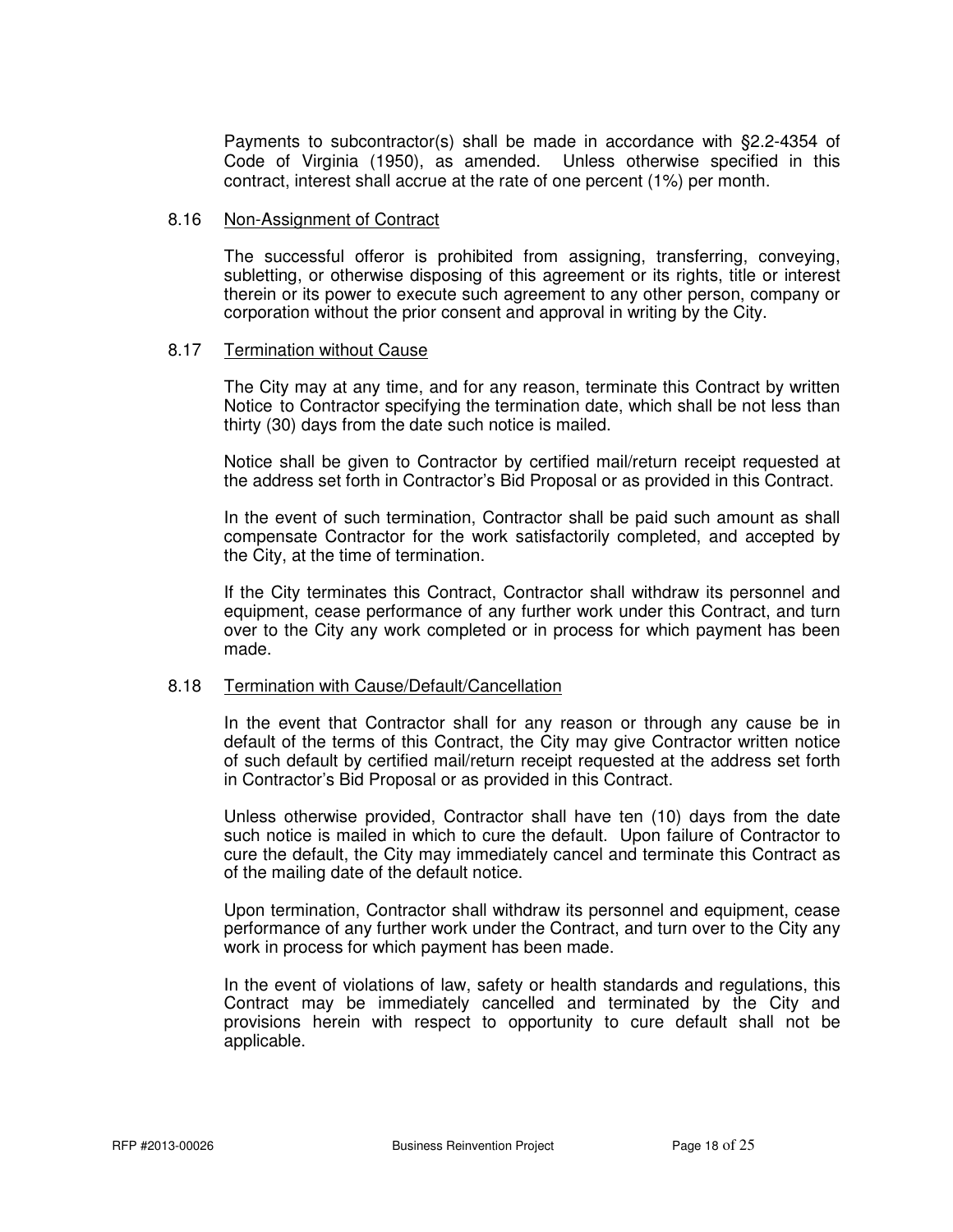#### 8.19 Non Appropriation – Availability of Funds

 It is understood and agreed between the parties hereto that the City shall be bound and obligated hereunder only to the extent that the funds shall have been appropriated and budgeted for the purpose of this Contract. In the event funds are not appropriated and budgeted in any fiscal year for payments due under this Contract, the City shall immediately notify Contractor of such occurrence and this

 Contract shall terminate on the last day of the fiscal year for which (an) appropriation(s) (was) were received without penalty or expense to the City of any kind whatsoever.

#### 10.20 Responsibilty of Contractor

The Contractor shall, without additional costs or fee to the City, correct or revise any errors or deficiencies in his performance. Neither the City's review, approval or acceptance of, nor payment for any of the services required under this Contract shall be deemed a waiver of rights by the City, and the Contractor shall remain liable to the City for all costs which are incurred by the City as a result of the Contractor's negligent performance of any of the services furnished under this Agreement.

#### 10.21 Changes and Additions

- A. It shall be the responsibility of the Contractor to notify the City, in writing, of any necessary modifications or additions in the Scope of this Contract. Compensation for changes or additions in the Scope of this Contract will be negotiated and approved by the City, in writing.
- B. It is understood and agreed to by both the City and the Contractor that such modifications or additions to this Contract shall be made only by the full execution of the City's standard change order form. Furthermore, it is understood and agreed by both parties that any work done by the Contractor on such modification or addition to this Contract prior to the City's execution of its standard change order form shall be at the total risk of the Contractor and said work may not be compensated by the City.

#### 8.22 Severability

If any part, term, or provision of this agreement, shall be found by the Court to be legally invalid or unenforceable, then such provision or portion thereof, shall be performed in accordance with applicable laws. The invalidity or unenforceability of any provision or portion of any contract document shall not affect the validity of any other provision or portion of the contract document.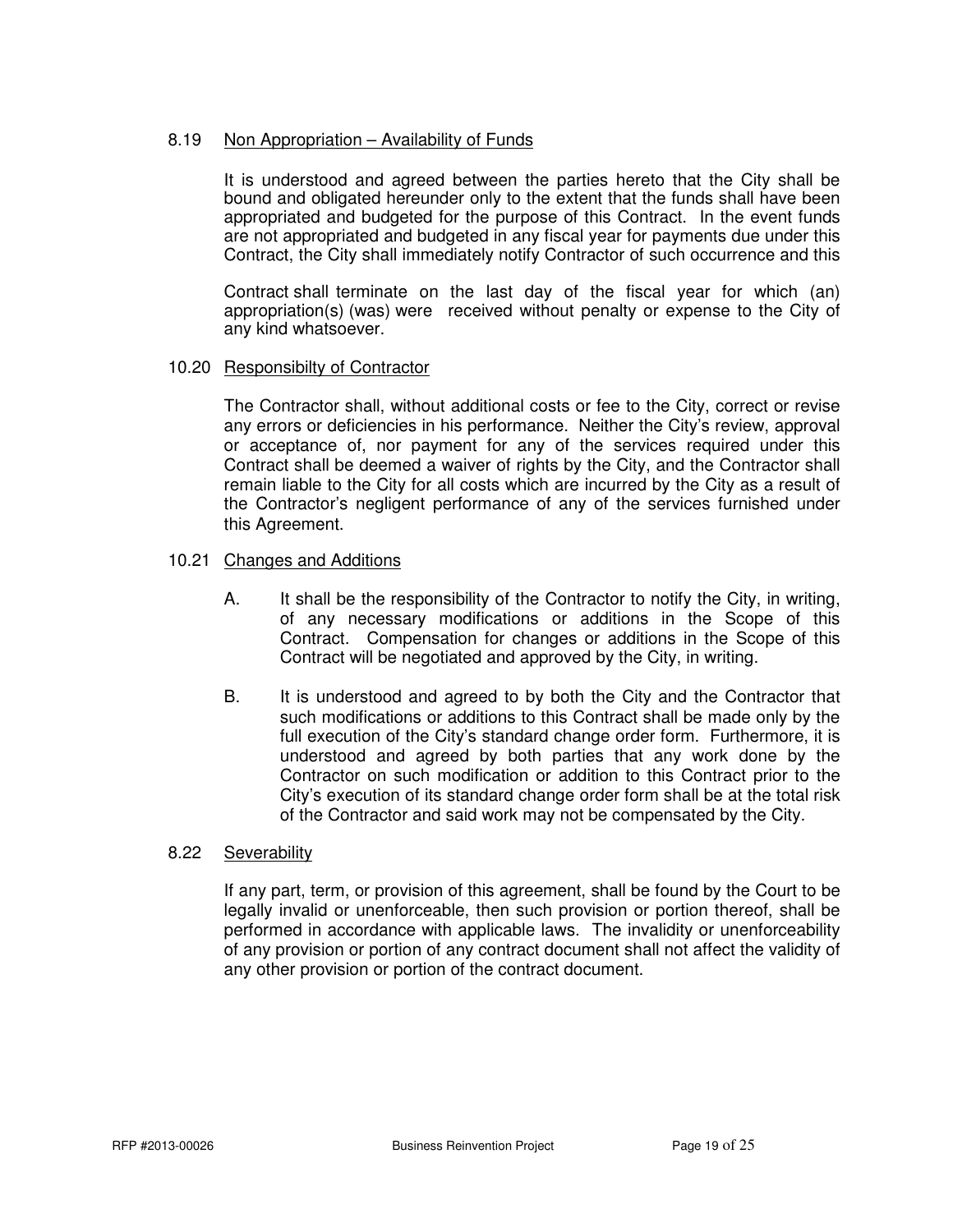#### 8.23 Controlling Law; Venue, Pending/During Litigation

 This contract shall be governed by the applicable laws of the Commonwealth of Virginia without regard to its conflict of law rules. In the event of litigation concerning this contract, the parties agree to the exclusive jurisdiction and venue of the appropriate state court for the City of Suffolk, Virginia; however, in the event that the federal court has jurisdiction over the matter, then the parties agree to the exclusive jurisdiction and venue of the U.S. District Court for the Eastern District of Virginia, Norfolk Division.

 The contractor shall not cause a delay in services because of pending litigation or during litigation proceedings, except with the express, written consent of the City or by written instruction/order from the Court.

#### 8.24 Compliance with State Law; Foreign and Domestic Business authorized to Transact Business in the Commonwealth (VPPA §2.2 – 4311.2)

 A bidder or offeror organized or authorized to transact business in the Commonwealth pursuant to Title 13.1 or Title 50 is to include in its bid or proposal the identification number issued to it by the State Corporation Commission. Any bidder or offeror that is not required to be authorized to transact business in the Commonwealth as a foreign business entity under Title 13.1 or Title 50 or as otherwise required by law shall include in its bid or proposal a statement describing why the bidder or offeror is not required to be so authorized. A public body may void any contract with a business if the business fails to remain in compliance with the provisions of this section.

#### 8.25 Waiver

 The failure by one party to require performance of any provision of this contract shall not affect that party's right to require performance at any time thereafter, nor shall a waiver of any breach or default of the contract constitute a waiver of any subsequent breach or default or a waiver of the provision itself.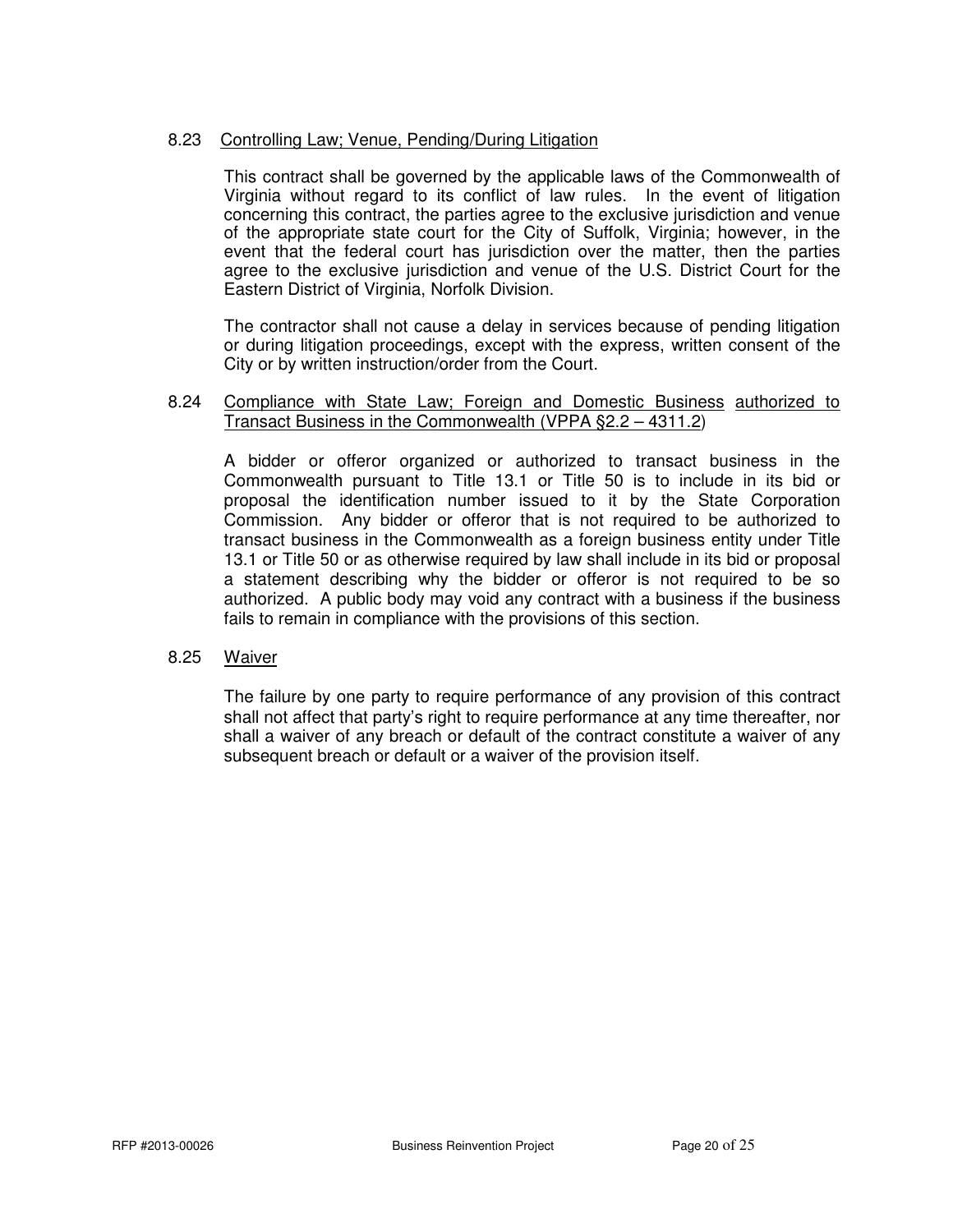# **SIGNATURE SHEET**

(Submit with Proposal)

My signature certifies that the proposal as submitted complies with all Terms and Conditions as set forth.

My signature also certifies that the accompanying proposal is not the result of, or affected by, any unlawful act of collusion with another person or company engaged in the same line of business or commerce, or any act of fraud punishable under Title 18.2, Chapter 12, Article 1.1 of the Code of Virginia, 1950, as amended. Furthermore, I understand that fraud and unlawful collusion are crimes under the Virginia Governmental Frauds Act, the Virginia Government Bid Rigging Act, and Virginia Antitrust Act, and Federal Law, and can result in fines, prison sentences, and civil damage awards.

My signature also certifies that this firm has no business or personal relationships with any other companies or persons that could be considered as a conflict of interest or potential conflict of interest to the City of Suffolk and that there are no principals, officers, agents, employees, or representatives of this firm that have any business or personal relationships with any other companies or persons that could be considered as a conflict of interest or a potential conflict of interest to the City of Suffolk, pertaining to any and all work or services to be performed as a result of this request and any resulting contract with the City of Suffolk.

I hereby certify that I am authorized to sign as a Representative for the Firm:

| <b>Complete Legal Name of Firm:</b> |               |  |         |  |  |  |
|-------------------------------------|---------------|--|---------|--|--|--|
|                                     |               |  |         |  |  |  |
| Federal ID No.: Federal ID No.:     | Telephone No. |  | Fax No. |  |  |  |
|                                     |               |  |         |  |  |  |
| Signature:                          |               |  |         |  |  |  |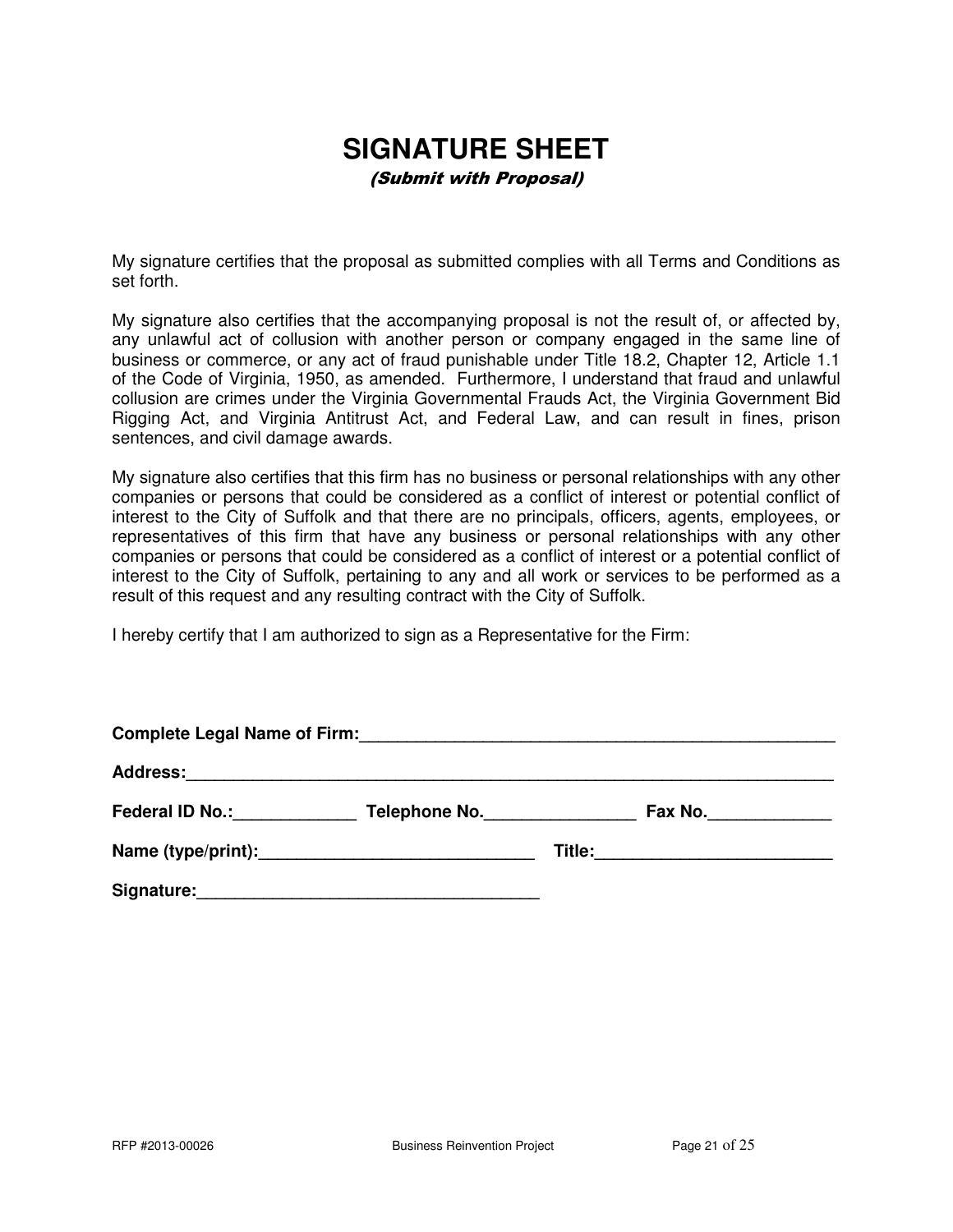# **PROPRIETARY/CONFIDENTIAL INFORMATION IDENTIFICATION (RFP #2013-00026**

Name of Firm/Offeror:\_\_\_\_\_\_\_\_\_\_\_\_\_\_\_\_\_\_\_\_\_\_\_\_\_\_\_\_\_\_\_\_\_\_\_\_\_\_\_\_\_\_\_\_

Trade secrets or proprietary information submitted by an offeror shall not be subject to public disclosure under the Virginia Freedom of Information Act; however, the offeror must invoke the protections of §2.2-4342F of the Code of Virginia, in writing, either before or at the time the data or other material is submitted. The written notice must specifically identify the data or materials to be protected, including the section of the proposal in which it is contained, as well as the page number(s), and state the reasons why protection is necessary. The proprietary or trade secret material submitted must be identified by some distinct method such as highlighting or underlining and must indicate only the specific words, figures, or paragraphs that constitute a trade secret or proprietary information. In addition, a summary of proprietary information provided shall be submitted on this form. The designation of an entire proposal document, line item prices, and/or total proposal prices as proprietary or trade secrets is not acceptable. If, after being given reasonable time, the offeror refuses to withdraw such a classification designation, the proposal will be rejected.

| SECTION/TITLE | <b>PAGE NUMBER(S)</b> | REASON(S)<br>DISCLOSURE | <b>FOR</b> | <b>WITHHOLDING</b> | <b>FROM</b> |
|---------------|-----------------------|-------------------------|------------|--------------------|-------------|
|               |                       |                         |            |                    |             |
|               |                       |                         |            |                    |             |
|               |                       |                         |            |                    |             |
|               |                       |                         |            |                    |             |
|               |                       |                         |            |                    |             |
|               |                       |                         |            |                    |             |
|               |                       |                         |            |                    |             |
|               |                       |                         |            |                    |             |
|               |                       |                         |            |                    |             |
|               |                       |                         |            |                    |             |
|               |                       |                         |            |                    |             |
|               |                       |                         |            |                    |             |
|               |                       |                         |            |                    |             |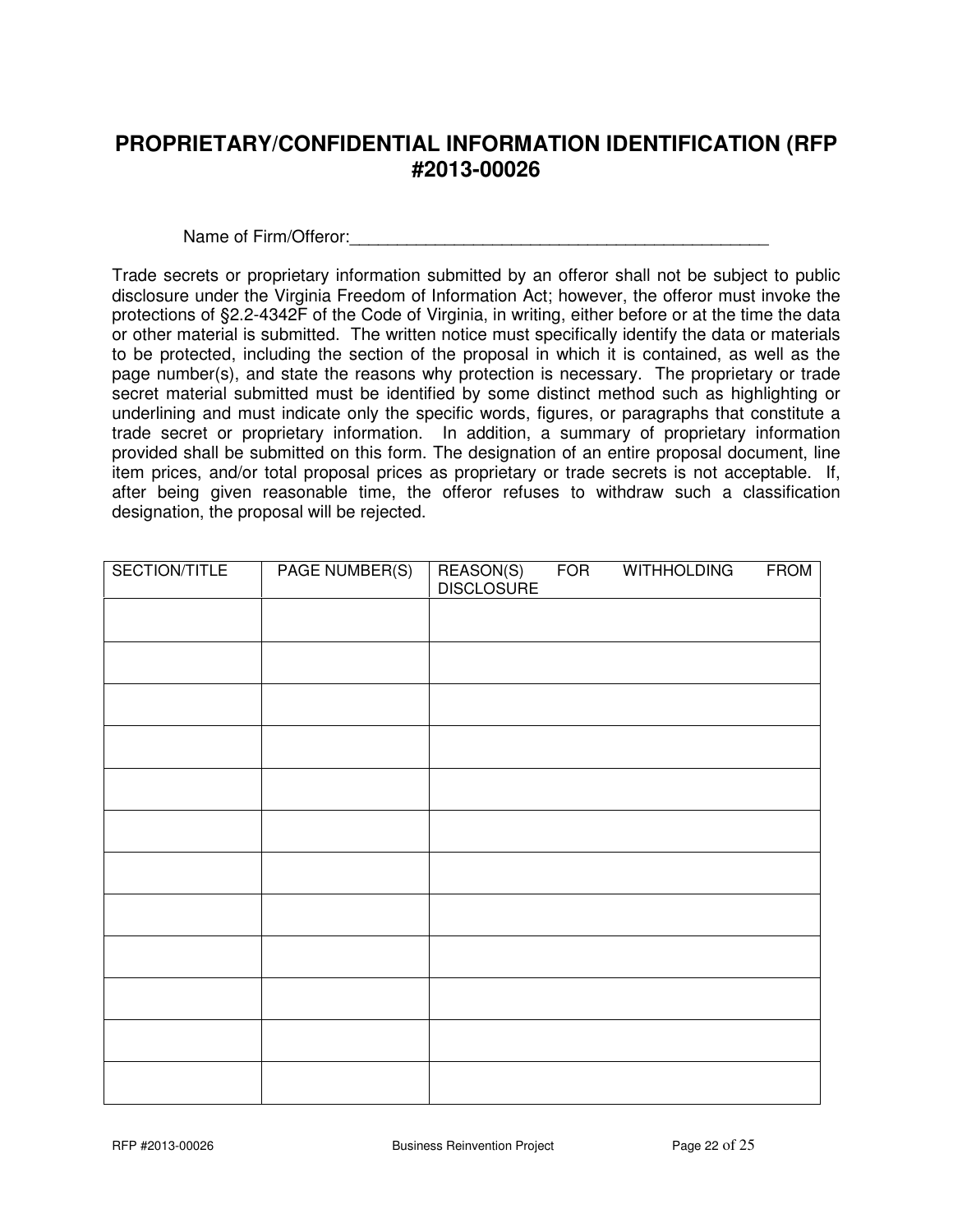# **EXCEPTIONS TO RFP** (RFP #2013-00026)

Unless stated in this portion of the proposal, all offerors will be considered to have accepted all the terms of the Request for Proposal (RFP), including all musts, shalls, and shoulds, and any amendments as issued, without exception.

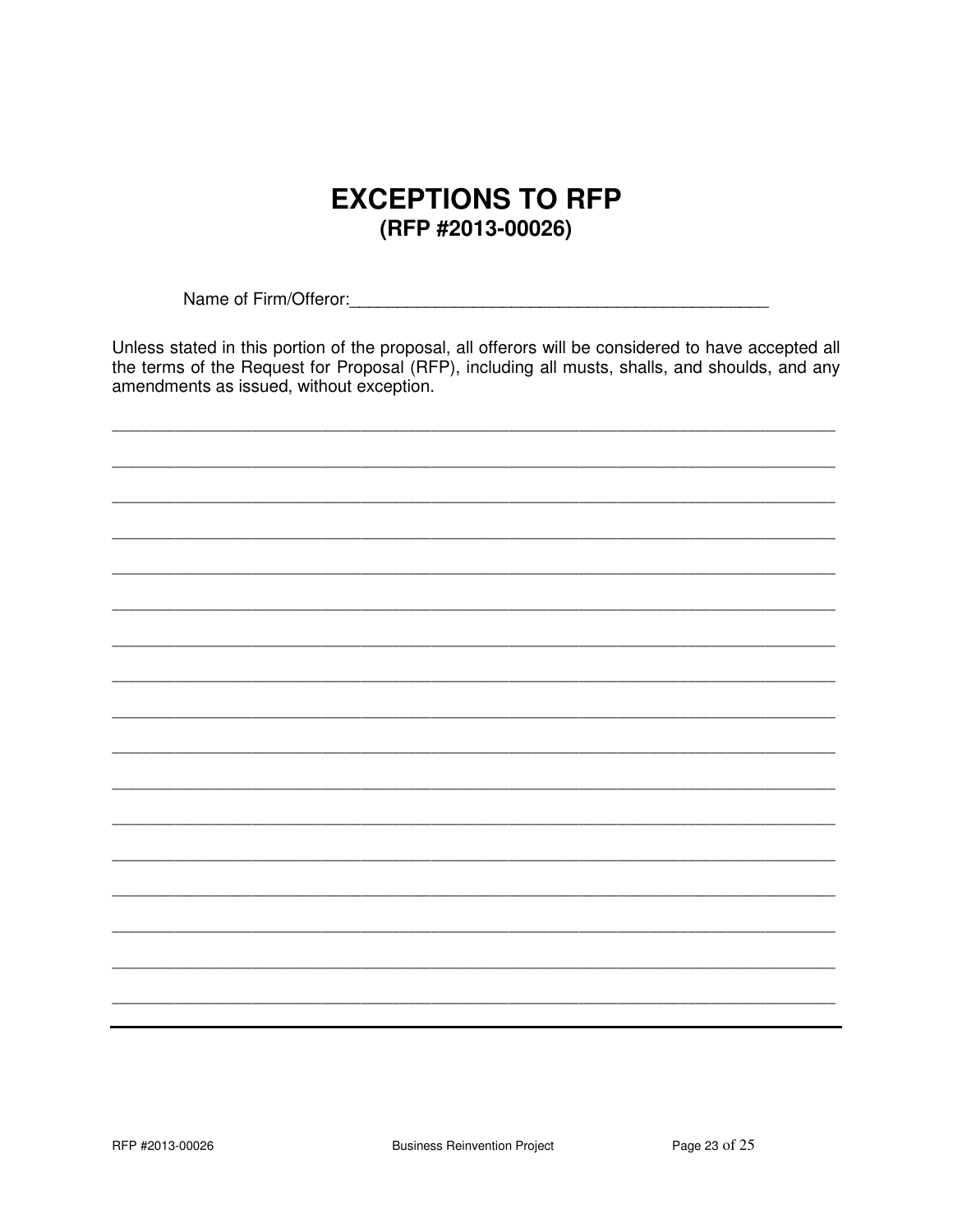#### **ANTICOLLUSION/NONDISCRIMINATION/DRUG FREE WORKPLACE CLAUSES**

#### **ANTICOLLUSION CLAUSE:**

IN THE PREPARATION AND SUBMISSION OF THIS BID, SAID BIDDER DID NOT EITHER DIRECTLY OR INDIRECTLY ENTER INTO ANY COMBINATION OR ARRANGEMENT WITH ANY PERSON, FIRM OR CORPORATION, OR ENTER INTO ANY AGREEMENT, PARTICIPATE IN ANY COLLUSION, OR OTHERWISE TAKE ANY ACTION IN THE RESTRAINT OF FREE, COMPETITIVE BIDDING IN VIOLATION OF THE SHERMAN ACT (15 U.S.C. SECTION 1), SECTIONS 59.1-9.1 THROUGH 59.1- 9.17 OR SECTIONS 59.1-68.6 THROUGH 59.1-68.8 OF THE CODE OF VIRGINIA.

THE UNDERSIGNED BIDDER HEREBY CERTIFIES THAT THIS AGREEMENT, OR ANY CLAIMS RESULTING THEREFROM, IS NOT THE RESULT OF, OR AFFECTED BY, ANY ACT OF COLLUSION WITH, OR ANY ACT OF, ANOTHER PERSON OR PERSONS, FIRM OR CORPORATION ENGAGED IN THE SAME LINE OF BUSINESS OR COMMERCE; AND, THAT NO PERSON ACTING FOR, OR EMPLOYED BY, THE CITY OF SUFFOLK HAS AN INTEREST IN, OR IS CONCERNED WITH, THIS BID; AND, THAT NO PERSON OR PERSONS, FIRM OR CORPORATION OTHER THAN THE UNDERSIGNED, HAVE, OR ARE, INTERESTED IN THIS BID.

#### **DRUG-FREE WORKPLACE:**

DURING THE PERFORMANCE OF THIS CONTRACT, THE CONTRACTOR AGREES TO (I) PROVIDE A DRUG-FREE WORKPLACE FOR THE CONTRACTOR'S EMPLOYEES; (II) POST IN CONSPICUOUS PLACES, AVAILABLE TO EMPLOYEES AND APPLICANTS FOR EMPLOYMENT, A STATEMENT NOTIFYING EMPLOYEES THAT THE UNLAWFUL MANUFACTURE, SALE, DISTRIBUTION, DISPENSATION, POSSESSION, OR USE OF A CONTROLLED SUBSTANCE OR MARIJUANA IS PROHIBITED IN THE CONTRACTOR'S WORKPLACE AND SPECIFYING THE ACTIONS THAT WILL BE TAKEN AGAINST EMPLOYEES FOR VIOLATIONS OF SUCH PROHIBITION; (III) STATE IN ALL SOLICITATIONS OR ADVERTISEMENTS FOR EMPLOYEES PLACED BY OR ON BEHALF OF THE CONTRACTOR THAT THE CONTRACTOR MAINTAINS A DRUG-FREE WORKPLACE; AND (IV) INCLUDE THE PROVISIONS OF THE FOREGOING SECTIONS I, II, AND III IN EVERY SUBCONTRACT OR PURCHASE ORDER OF OVER \$10,000, SO THAT THE PROVISIONS WILL BE BINDING UPON EACH SUBCONTRACTOR OR VENDOR.

FOR THE PURPOSE OF THIS SECTION, "DRUG-FREE WORKPLACE" MEANS A SITE FOR THE PERFORMANCE OR WORK DONE IN CONNECTION WITH A SPECIFIC CONTRACT AWARDED TO A CONTRACTOR IN ACCORDANCE WITH THIS CHAPTER, THE EMPLOYEES OF WHOM ARE PROHIBITED FROM ENGAGING IN THE UNLAWFUL MANUFACTURE, SALE, DISTRIBUTION, DISPENSATION, POSSESSION OR USE OF ANY CONTROLLED SUBSTANCE OR MARIJUANA DURING THE PERFORMANCE OF THE CONTRACT.

#### **NONDISCRIMINATION CLAUSE:**

- 1. EMPLOYMENT DISCRIMINATION BY BIDDER SHALL BE PROHIBITED.
	- 2. DURING THE PERFORMANCE OF THIS CONTRACT, THE SUCCESSFUL BIDDER SHALL AGREE AS FOLLOWS:
		- THE BIDDER, WILL NOT DISCRIMINATE AGAINST ANY EMPLOYEE OR APPLICANT FOR EMPLOYMENT BECAUSE OF RACE, RELIGION, COLOR, SEX, NATIONAL ORIGIN, AGE, DISABILITY, OR ANY OTHER BASIS PROHIBITED BY STATE LAW RELATING TO DISCRIMINATION IN EMPLOYMENT, EXCEPT WHERE THERE IS A BONA FIDE OCCUPATIONAL QUALIFICATION/CONSIDERATION REASONABLY NECESSARY TO THE NORMAL OPERATION OF THE BIDDER. THE BIDDER AGREES TO POST IN CONSPICUOUS PLACES, AVAILABLE TO EMPLOYEES AND APPLICANTS FOR EMPLOYMENT, NOTICES SETTING FORTH THE PROVISIONS OF THIS NONDISCRIMINATION CLAUSE.
		- B. THE BIDDER, IN ALL SOLICITATIONS OR ADVERTISEMENTS FOR EMPLOYEES PLACED ON BEHALF OF THE BIDDER, WILL STATE THAT SUCH BIDDER IS AN EQUAL OPPORTUNITY EMPLOYER.
		- **C.** NOTICES, ADVERTISEMENTS, AND SOLICITATIONS PLACED IN ACCORDANCE WITH FEDERAL LAW, RULE OR REGULATION SHALL BE DEEMED SUFFICIENT FOR THE PURPOSE OF MEETING THE REQUIREMENTS OF THIS SECTION.
		- D. BIDDER WILL INCLUDE THE PROVISIONS OF THE FOREGOING SECTIONS A, B, AND C IN EVERY SUBCONTRACT OR PURCHASE ORDER OF OVER \$10,000, SO THAT THE PROVISIONS WILL BE BINDING UPON EACH SUBCONTRACTOR OR VENDOR.

| Name and Address of Bidder:                                                                                                         | Date:                                                                                             |  |  |
|-------------------------------------------------------------------------------------------------------------------------------------|---------------------------------------------------------------------------------------------------|--|--|
|                                                                                                                                     | By:                                                                                               |  |  |
|                                                                                                                                     | Signature In Ink                                                                                  |  |  |
|                                                                                                                                     |                                                                                                   |  |  |
|                                                                                                                                     | <b>Printed Name</b>                                                                               |  |  |
| Telephone Number: (                                                                                                                 |                                                                                                   |  |  |
| Fax Phone Number: (                                                                                                                 | Title                                                                                             |  |  |
| FIN/SSN#:                                                                                                                           |                                                                                                   |  |  |
| Is your firm a "minority" business?<br>Yes No<br>African American<br>Hispanic American<br>American Indian<br>Other; Please Explain: | If yes, please indicate the "minority" classification below:<br>Eskimo<br>Asian American<br>Aleut |  |  |
| Is your firm Woman Owned?<br>Yes<br>No                                                                                              | Is your firm a Small Business?<br>No<br>Yes                                                       |  |  |